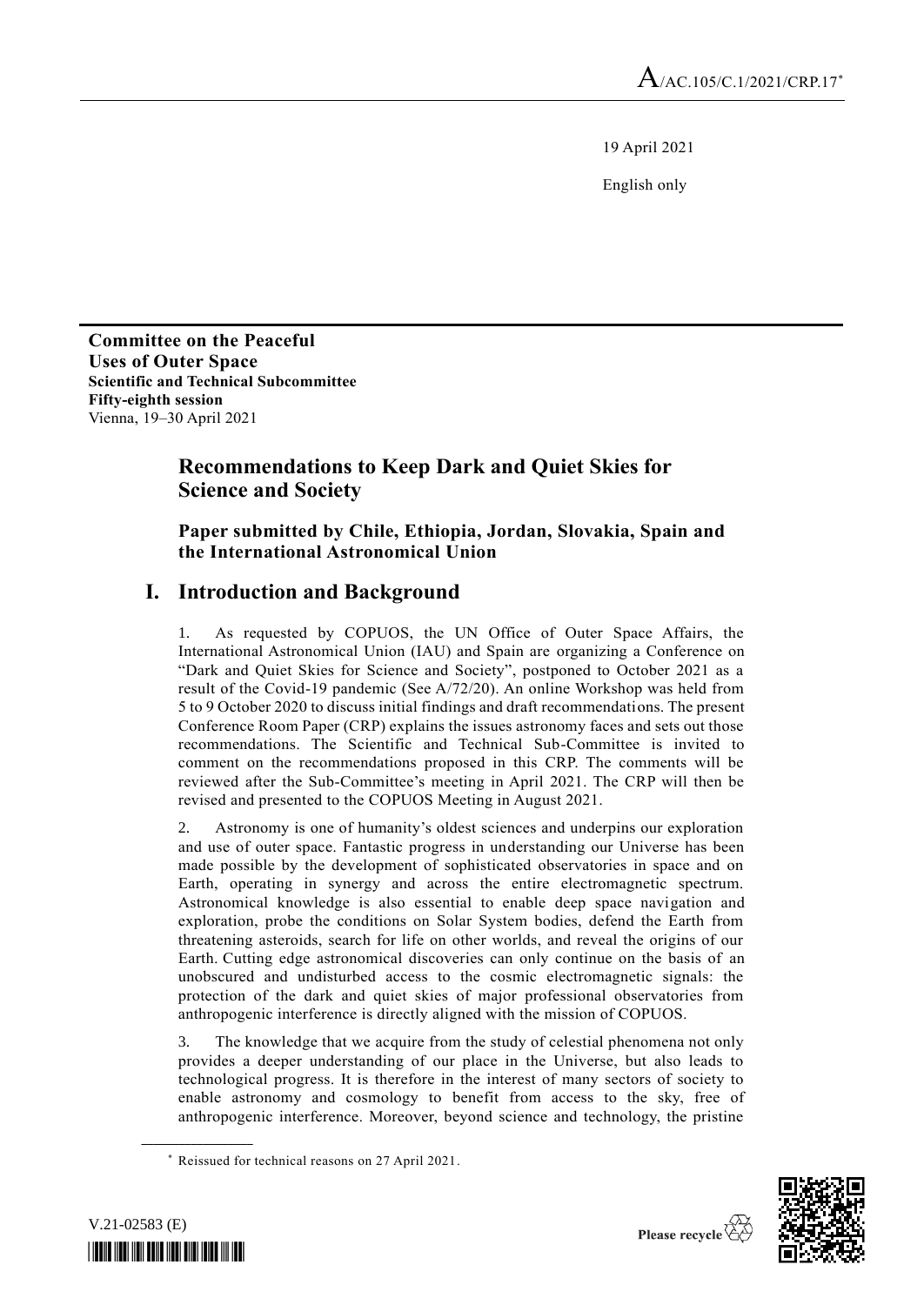spectacle of the starry night sky has been inspirational to humankind since prehistoric times and this world cultural heritage should be zealously protected.

4. The online Workshop was very successful, with more than 970 registered participants, while each daily session was followed by between 250 to 380 online attendees. A draft report, prepared during the preceding months by internationally recognized experts, was made available to the registered participants prior to the event. All participants were then invited to submit written comments within one week of the Workshop's conclusion. Their comments were then used to finalize the Workshop Report.

5. The final Workshop Report represents the most up-to-date and authoritative analysis of the impact on astronomy by three classes of interference: artificial light at night (ALAN), the large number of low-Earth orbit (LEO) satellite trails, and radio-wavelength emission. (In the Workshop Report, ALAN is divided into three areas, dark skies oases, optical astronomy, and the bio-environment, described in Paragraph #8.) In accordance with the above-mentioned purpose and scope of the Workshop, the Report contains a number of recommendations aimed at mitigating the impact of the different classes of interference, detailed here: [https://www.iau.org/static/publications/dqskies-book-29-12-20.pdf.](https://www.iau.org/static/publications/dqskies-book-29-12-20.pdf)

6. This CRP is drawn from the final Workshop Report. In preparing the CRP, all sources of electromagnetic interference that currently affect or endanger the visibility of the pristine night sky and the conduct of astronomical science have been considered, and the present report identifies measures that avoid or mitigate their negative impacts. The recommendations are technically and economically feasible and do not affect the main purposes behind the sources of interference, from providing safety-driven urban illumination to enabling space-based internet in remote areas.

7. The CRP is composed of a general executive summary followed by the topical executive summaries and recommendations in five areas: 1) The Impact of Satellite Constellations on the Science of Astronomy, 2) Protection of Dark Sky Oases, 3) Protection of Ground-Based Optical Astronomy Sites and Related Science, 4) Protection of the Bio-Environment, and 5) Protection of Radio Astronomy Sites and Related Science. (In this document the term "bio-environment" refers to flora and fauna, and humans, all of which can be affected by ALAN.)

# **II. General Executive Summary**

This report analyses all types of artificial interference that may have a negative impact on the visibility of the night sky and astronomical science. The sources of interference can be logically grouped into three categories according to type. The first category refers to the impact of satellite constellations on the field of astronomy as well as the ability for people to view a pristine, starry night sky. The second category refers to the effect caused by the artificial emission of light during the night, also known as artificial light at night (ALAN). Illumination can be a great technological advantage to our society. However, excessive, ubiquitous and improperly directed illumination has significant negative impacts on dark skies oases, optical astronomy and the bio-environment (including human health). The third category is the effect on the field of radio astronomy. These categories will be detailed in five individual topical executive summaries in the next sections.

## **A. The Impact of Satellite Constellations on the Science of Astronomy**

9. The pending deployment of tens of thousands of communication satellites in LEO is a very recent technological capability. The main purpose of these satellite constellations is to provide low-latency communication networking to any inhabited region of the globe. While this endeavour may represent a huge advantage to society, the effect of fully deployed constellations on the visibility of the night sky and on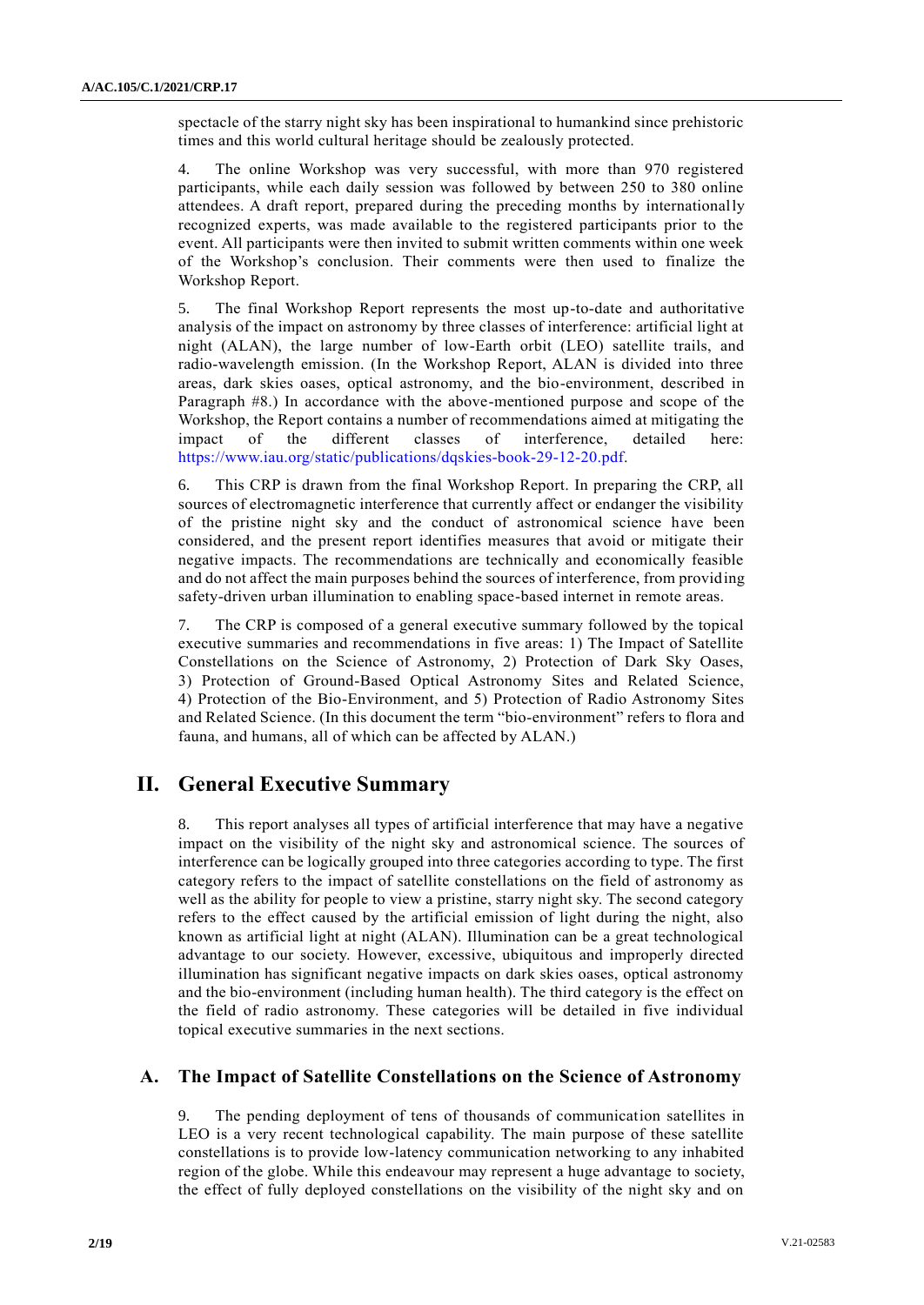professional astronomical observations has not been adequately considered. Owing to their low orbits, a considerable number of satellites may be visible to the unaided eye, especially at low elevations above the horizon near twilight and dawn. More seriously, a much larger number of satellites will be detected during their flight paths by the highly sensitive astronomical detectors of modern telescopes. The impact is particularly dramatic for wide-field telescopes and automated surveys aimed at detecting moving objects, e.g., the COPUOS-supported International Asteroid Warning Network (IAWN). It is estimated that up to 30–40 per cent of the images taken by a wide-field telescope like the Simonyi Survey Telescope at Vera C. Rubin Observatory would be adversely impacted. Differently from the previous category, the mitigation of the effects caused by satellite constellations calls for an internationally agreed regulation, i.e., it falls within the core remit of the UN COPUOS. The situation is certainly complex, both from the technical point of view and in terms of the possible regulatory aspects. Therefore, a larger section of the report has been devoted to this matter.

#### **B. Protection of Dark Sky Oases**

10. It is unrealistic to re-establish a pristine night sky within the boundaries of a modern city, where street illumination is mandatory for public safety reasons. However, in order to protect the right of any citizen to enjoy the vision of the starry sky, we recommend that national and local governments establish a suitable number of "dark sky oases" and protect them from excessive ALAN. In order to protect them, especially if they are located near densely populated regions, urban illumination has to comply with a number of prescriptions that can mitigate the outward diffusion of light, including reducing the level of illumination to the minimum necessary to ensure public safety and directing the light sources only toward where light is needed. Urban illumination that is not strictly needed for safety reasons should be discouraged. It is worthwhile noting that such measures result in substantial energy saving and serve to promote societal conservation of natural resources.

## **C. Protection of Ground-Based Optical Astronomy Sites and Related Science**

11. In the case of the protection of existing or planned astronomical observatory sites, the mitigating measures are more stringent than those recommended for the dark sky oases, not only because the level of light pollution from ALAN has to be kept considerably lower, but also because the control of the spectral distribution is an important factor. Modern astronomical optical observatories represent large public investments, and governments have an interest in protecting a suitable area surrounding each observatory by adopting and enforcing specific regulations. In many cases, astronomical observatories that are financially supported by a given government are located in a foreign country that offers better geographic and climate conditions for astronomical observations. In these cases, it is essential that a clear assurance of enforced protection from ALAN is included in international hosting agreements. This is one of the reasons why this matter is being brought to the attention of the UN Committee for the Peaceful Uses of Outer Space (COPUOS), which offers the best international forum in which to propose a uniform approach to the matter.

#### **D. Protection of the Bio-Environment**

12. In analysing the impact of ALAN on astronomical observations, it was noted that the same polluting sources affect not only the night sky, but also the environment in general and in particular biological life and human health. These effects have been analysed and a number of measures are recommended, some of which are germane to those recommended in the previous two cases. In addition, further study of the effects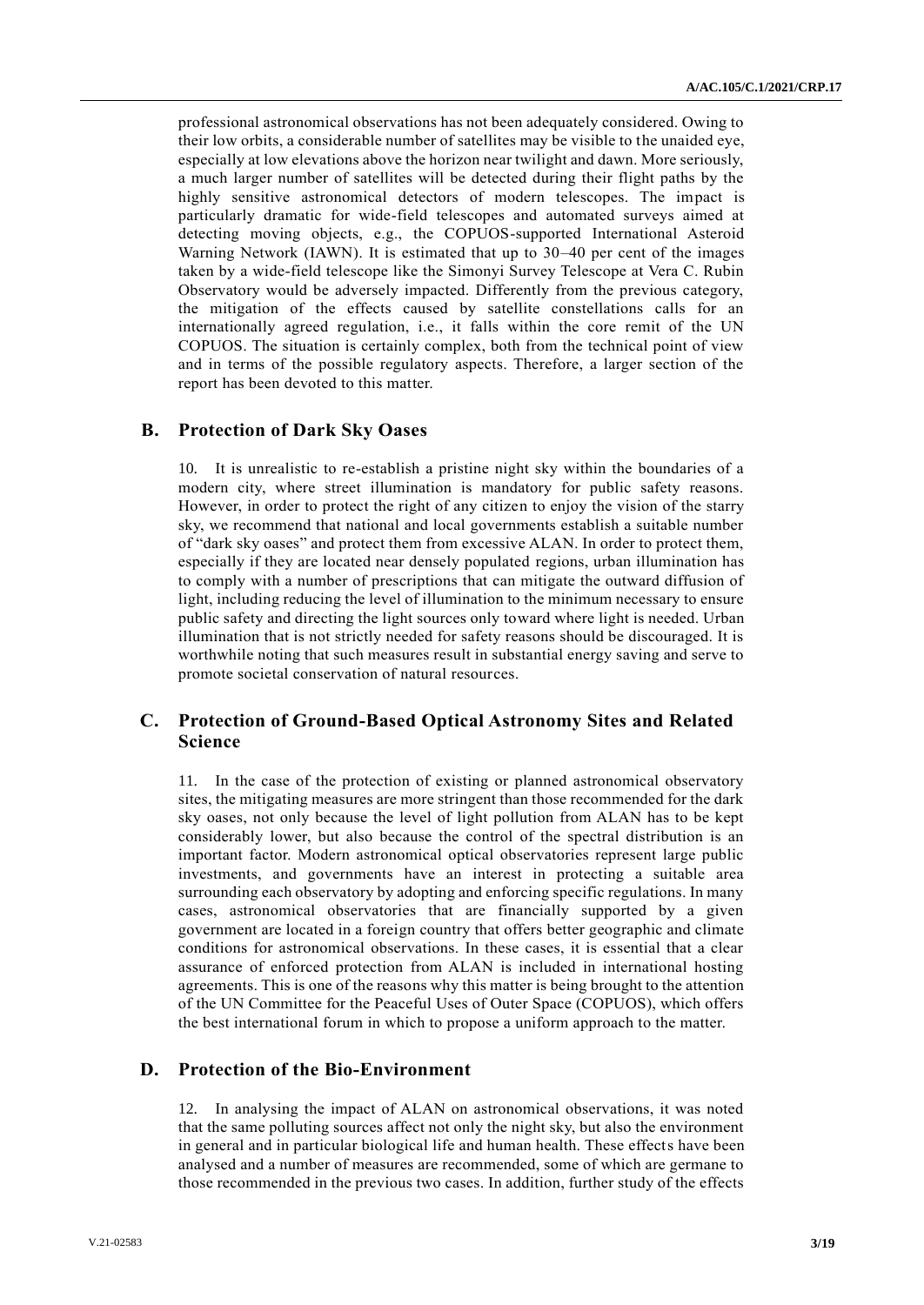of ALAN on the bio-environment is encouraged, in particular those effects produced by novel light sources such as various types of outdoor light-emitting diodes (LEDs).

13. The three cases above (dark skies oases, optical astronomy and the bioenvironment) are presented and discussed within the same category (ALAN) because the recommendations, even if agreed to internationally, can only be adopted and enforced by individual national and local governmental authorities, i.e., by the same authorities that regulate and finance, directly or indirectly, urban illumination. Nonetheless, if a substantial number of UN Delegations would endorse the recommendations, this would greatly enhance the chances of their local implementation. The approach to regulating ALAN effects, however, differs substantially from those considered for the remaining two interference sources that impact astronomy: sunlight reflected from satellites in large "constellations" and interfering radio emissions.

### **E. Protection of Radio Astronomy Sites and Related Science**

14. Radio astronomy has a long tradition of coping with interference caused by radio broadcasting and other artificial radio-wavelength emissions. Indeed, a number of international agreements have been signed at the level of the International Telecommunication Union (ITU) aiming at protecting wavelength bands that are of particular astronomical interest. However, the situation is continually evolving and the specific technology used to detect radio emission, substantially different from that used in the visual domain, makes the protection of radio astronomy a very complex matter from the regulatory point of view. New types of arrangements are needed that bridge the gap between the traditional sector of radio-frequency management, performed by the ITU and national communications regulators, and new approaches to regulating the physical parameters of spacecraft and their movements in space. Such arrangements could achieve the avoidance of illumination of radio antennas and radio-quiet zones around observatories with an overall reduction of interference.

## **III. Five Topical Executive Summaries**

### **A. The Impact of Satellite Constellations on the Science of Astronomy**

15. International Telecommunication Union (ITU) and national regulatory filings indicate that nearly 100,000 satellites could be launched into low Earth orbit (LEO) in the coming decade. Several companies have already begun construction and launch of satellite constellations. Without action from the international community, policymakers and industry, abundant LEO satellites will increasingly tarnish the pristine view of the natural night sky from our planet, and will increasingly imperil astronomical science.

16. As the number of satellites continues to grow, astronomy is facing a tipping point situation of increasing interference with observations and loss of science. While regulatory and technical mitigations are possible, no combination can fully avoid impacts on astronomical science. COPUOS is the primary international forum in which to address the need to create an international approach to equitably managing light and radio emissions from space and preventing undesired impacts. Without immediate action, all of humanity will lose a clear view of the Universe and its secrets.

17. More than 5,000 satellites will be above the local horizon at any given time at a typical dark sky observatory location (30 degrees latitude north or south), assuming that several of the largest constellation projects come to fruition. A few hundred to several thousand of these satellites will be illuminated by the Sun. Without the implementation of the proposed recommendations, these satellites will be detectable by even the smallest optical or infrared telescopes, depending on the hour of night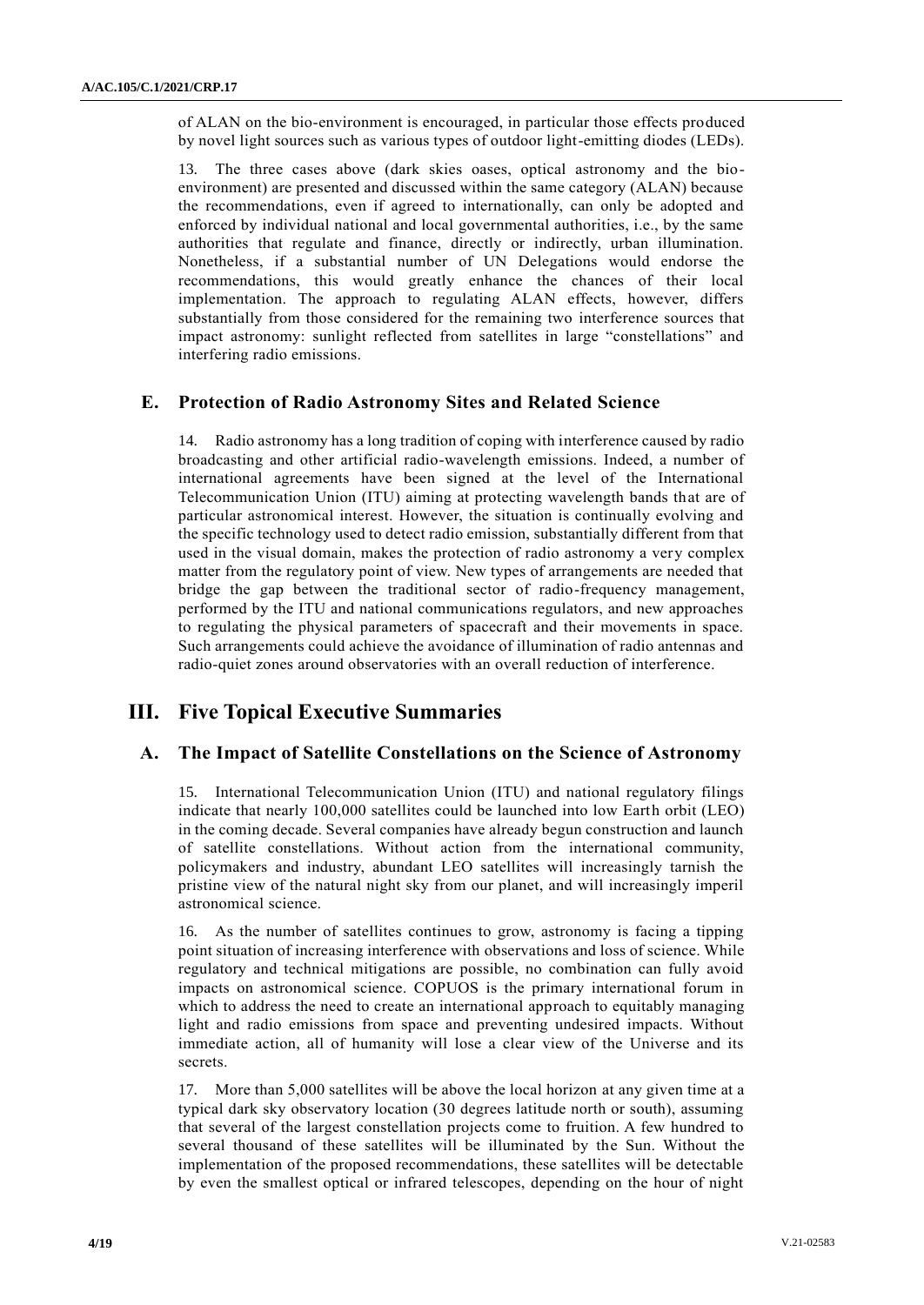and the season. Moreover, up to several hundred satellites may be visible even to the unaided eye, particularly low on the horizon and in twilight hours.

18. Initial studies of the unmitigated effects of satellites show a variety of impacts on astronomy from minor to severe, depending on the nature of the telescope and satellite system (Walker et al, 2020<sup>1</sup>; Hainaut & Williams, 2020<sup>2</sup>; Ragazzoni, 2020<sup>3</sup>; McDowell, 2020<sup>4</sup>; Tyson et al, 2020<sup>5</sup>). Observations with telescopes that view large portions of the sky will be severely impacted without substantial mitigations. While telescopes with narrow fields of view are less impacted, thanks to a lower probability that satellites will cross the field of view, observations with long exposure times and particularly in the hours close to twilight and low on the horizon are still significantly affected. Wide-field astrophotography will be affected, too. The impacts are not limited to ground-based observatories; space-based telescopes in LEO will also be affected, and in those cases, mitigations are more challenging to implement.

19. Observations conducted by radio observatories will also be harmed by satellite constellations. With the growing abundance of space-based transmitting objects above the horizon, radio astronomy faces a substantial loss unless preventative action is taken. Radio-quiet zones are impacted, and radio interference crossing frequency band boundaries poses a threat to the already limited set of frequency bands allocated to radio astronomy.

20. A set of recommendations are proposed to ensure that the development of national space economies can continue with minimal interference to the science of astronomy. They are formulated within a framework of shared stewardship, in which all space stakeholders acknowledge and assume their responsibility to conserve Earth's pristine natural night-time landscapes, grow national space industries and a global space economy, and support fundamental scientific research. Governments, commercial enterprises, scientists, and those advocating the public interest must collaborate to balance their respective interests with those of the international community. Ultimately, this framework is underpinned by the Outer Space Treaty, ratified by 110 UN Member States. The Outer Space Treaty establishes clear principles of international cooperation and definitive obligations to consult in the event of harmful interference arising from space activities (Article IX). It also clearly recognizes the freedom to conduct scientific investigation in outer space (Article I). Astronomy, as one of the earliest space stakeholders, is a crucial part of this discussion.

21. These recommendations serve as guidelines to support states and other stakeholders in implementing urgently needed technical and policy mitigations that can foster the framework of shared stewardship and fulfil obligations inherent in the Outer Space Treaty. The recommendations reflect the collective input from observatories, industry, the astronomy community, science funding agencies, policymakers, regulatory agencies, and experts in international and space law.

22. Please note that the designation to distinguish the category of satellite constellation recommendations used here is "Sat\_Con". Some of the Sat\_Con recommendations, as they are numbered in the Executive Summary of the full

**\_\_\_\_\_\_\_\_\_\_\_\_\_\_\_\_\_\_**

<sup>&</sup>lt;sup>1</sup> Walker, C., Hall, J., et al. (2020). Impact of Satellite Constellations on Optical Astronomy and Recommendations Toward Mitigations. Bulletin of the AAS.

https://doi.org/10.3847/25c2cfeb.346793b

<sup>2</sup> Hainaut, O. R., & Williams, A. P. (2020). Impact of satellite constellations on astronomical observations with ESO telescopes in the visible and infrared domains. Astronomy and Astrophysics. [https://doi.](https://doi/) org/10.1051/0004-6361/202037501

<sup>3</sup> Ragazzoni, R. (2020). The Surface Brightness of MegaConstellation Satellite Trails on Large Telescopes. Publications of the Astronomical Society of the Pacific. https://doi.org/10.1088/1538-3873/abaca8

<sup>4</sup> McDowell, J. C. (2020). The Low Earth Orbit Satellite Population and Impacts of the SpaceX Starlink Constellation. The Astrophysical Journal. https://doi.org/10.3847/2041-8213/ab8016

<sup>5</sup> Tyson, J. A., et al. (2020). Mitigation of LEO Satellite Brightness and Trail Effects on the Rubin Observatory LSST. http://arxiv.org/abs/2006.12417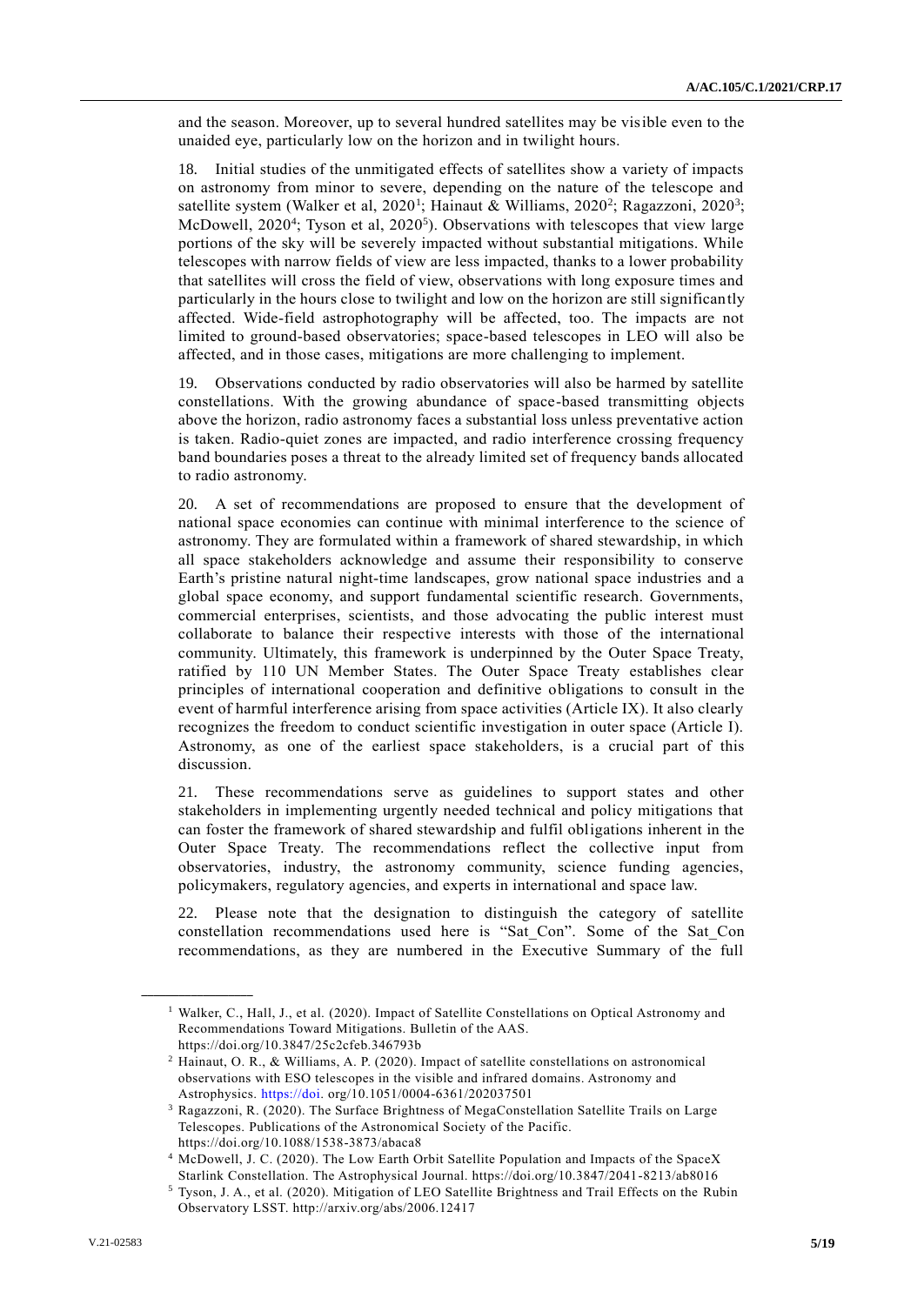Workshop Report, have been abridged in this Conference Room Paper. For the sake of clarity, the numbering has been maintained consistent between the two documents.

23. Sat\_Con-3&7: Develop international collaboration and mitigation measures for transparent stewardship of the night sky. Develop mechanisms to (a) coordinate approaches across astronomy and industry communities and countries and (b) share information on industry interactions, mitigation solutions, and observational data. Raise awareness of the impacts on astronomy amongst satellite designers, investors, regulators, manufacturers and operators, and include impact mitigations as a core component of corporate social responsibility and sustainability strategies.

Sat Con-4: Design satellite missions to minimize negative impacts on the pristine night sky and astronomical observations. Begin by minimising operational altitudes. Satellites in constellations with higher orbital shells are illuminated by the Sun for longer during the night and appear more "in focus" to telescopes. In general, the impact on astronomy increases with constellation altitude, and scientific analysis shows that orbits on the order of 600 km or below offer a compromise between brightness and the length of time satellites are illuminated during the night. Then, minimize the number of satellites as second priority to altitude while maintaining safe operational practices, and minimize the time spent in orbit when not in service.

25. Sat\_Con-5: Design satellites to minimize negative impacts on the pristine night sky and astronomical observations. This can be implemented by: (a) guaranteeing that all satellites appear fainter than 7.0 Vmag  $+ 2.5 \times \log 10$  (SatAltitude / 550 km) with a minimum value corresponding to maximum brightness of visual magnitude (Vmag) 7 during all flight phases, which makes them undetectable to the unaided eye; (b) minimizing dynamic variations and specular flares; (c) incorporating the capability for dynamic orientation changes in order to reduce brightness in the specific direction of an observatory, particularly for time sensitive events; (d) minimizing antenna sidelobe emissions such that their indirect illumination of radio observatories and radio quiet zones do not interfere, whether individually or in the aggregate; and (e) preventing direct illumination of radio observatories and radio-quiet zones with a satellite's main antenna beam.

26. Sat\_Con-6: Conduct operations to minimize the impacts on astronomical observations. Provide timely, transparent, and reliable data to the astronomy community and observatories to allow sufficient planning to avoid impacts and post-hoc analysis of incurred impacts. Data required include: spacecraft design, brightness data, mission designs and orbital profiles, attitude control, and predicted and real-time orbital trajectories.

27. Sat Con-13-15: Ensure that satellite licensing requirements, guidelines, and operational standards take into account impacts on astronomy. These must include the impacts on multiple stakeholders, including astronomical activities, and be coordinated with existing worldwide satellite regulations, guidelines, and procedures that relate to radio astronomy and space debris mitigation.

28. Sat Con-16: Support the development of shared space domain decision intelligence. At a minimum, parties must collect data of proposed satellite constellations and existing orbiting space objects, model satellites and their operations and behaviours in the space environment, and estimate uncertainties to assess the impact of satellite constellations on ground-based astronomical observations. Incentivizing satellite operators to make the needed data freely and publicly accessible is encouraged.

29. Sat Con-10&12: Provide funding for understanding and mitigating impacts on astronomy. At the forefront, these financial impacts will include increased overheads in terms of additional observing time and science losses. This includes providing specific vehicles to fund the development of software and hardware mitigations, additional telescopes, and technology developments in detectors and receivers. It also involves taking steps to evaluate, formalize and report to governments the overall impacts on science research and capital investments. Additionally, financial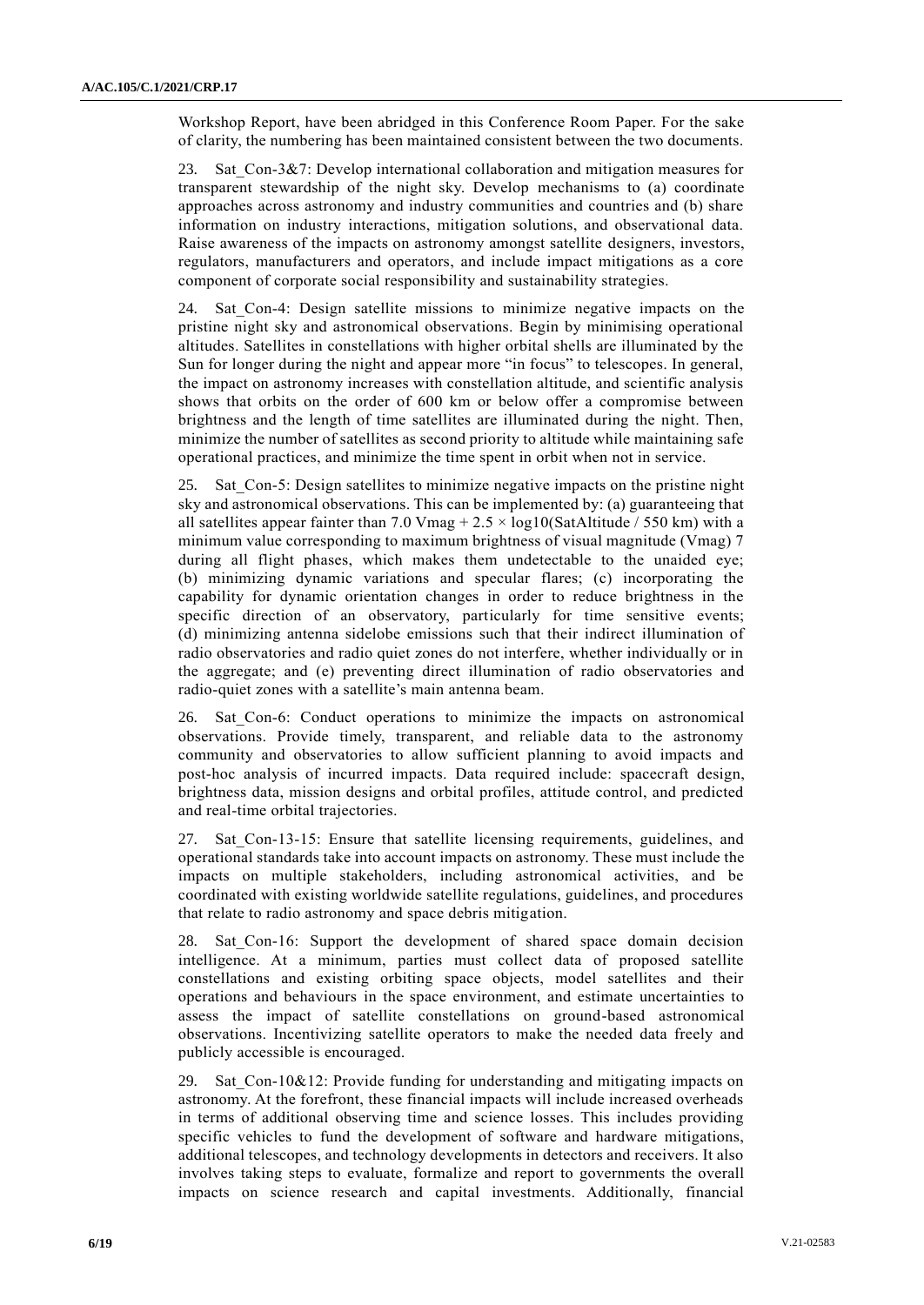incentives are required to encourage consultation and collaboration between the space industry, observatories, and the astronomy community.

30. Sat\_Con-17: Investigate policy measures that can account for negative externalities of space industrial activities. In particular, these measures must include impacts on astronomical activities. Stakeholders need to develop incentives and inducements for industry and investors.

## **B. Protection of Dark Sky Oases**

31. This section discusses the nature and causes of a bright night sky resulting from light pollution, otherwise known as artificial light at night (ALAN), and recommends mitigations to protect dark sky areas. ALAN has an adverse effect for professional astronomers, for amateur astronomers, for astro-tourists, for those who hold a cultural value for a starry night sky and for those who want to admire the beauty of a pristine and dark night sky. ALAN also has a number of additional adverse effects including reduced safety at night, wasted electric power, environmental harm and adverse effects on human health.

32. Light pollution has increased dramatically in many countries since the end of the Second World War as a result of the proliferation of outdoor street lighting, the use of lighting for commercial locations such as factory yards, ports and sports facilities and the floodlighting of buildings of heritage value.

33. Light pollution and bright night skies are a significant problem in eastern North America, Western Europe, India, Japan, and eastern China. Many people in these places are unable to see the Milky Way at all. In the most populated places only a few stars may be visible to the unaided eye at night. In recognition of the value of dark skies for the economy, for science, for promoting culture, for environmental protection, for human well-being and for promoting astro-tourism, many national and regional governments have created dark sky oases, also known as "dark sky places." These are areas where the night sky has some form of policy protection from the effects of ALAN by means of lighting ordinances, local or national protocols or bye-laws, or the internal policies of land-management entities. Such protected areas have been granted accreditation by one of several internationally recognized accreditation organizations, notably the International Dark-Sky Association and the Starlight Foundation.

34. The birth of the Starlight Declaration<sup>6</sup> in April 2007 launched a means of recognizing the value of a starlight vista as an inspiration of humankind and as an essential element in the development of scientific thought in all civilisations. The Declaration's main aim is to strengthen the importance of clear skies for humankind, emphasizing and introducing the value of this endangered heritage for science, education, culture, technological development, nature conservation, astro-tourism and, obviously, as a quality-of-life factor.

35. This paper adopts the International Union for the Conservation of Nature (IUCN) classification scheme, which groups dark sky oases into six classes according to their primary uses (such as astronomical research, astro-tourism, heritage values, wilderness areas used for public education and outreach, etc.). In May 2020 there were 223 dark sky oases covering more than 20 million hectares with accreditation for their dark skies. The number is growing steadily every year.

36. The effects of ALAN on dark sky oases depend very much on the type of light source used in surrounding areas. A key issue is the dominant rise of white light-emitting diode (LED) lamps, which have significant blue emission that is largely absent from sodium arc lamps. (Here blue light is defined as that with a wavelength less than 500 nm.) The harmful effects of ALAN in brightening the night sky are

**\_\_\_\_\_\_\_\_\_\_\_\_\_\_\_\_\_\_**

<sup>6</sup> [https://www.starlight2007.net/index\\_option\\_com\\_content\\_view\\_article\\_id\\_185\\_](https://www.starlight2007.net/index_option_com_content_view_article_id_185_itemid_80_lang_en.html) itemid 80 lang en.html.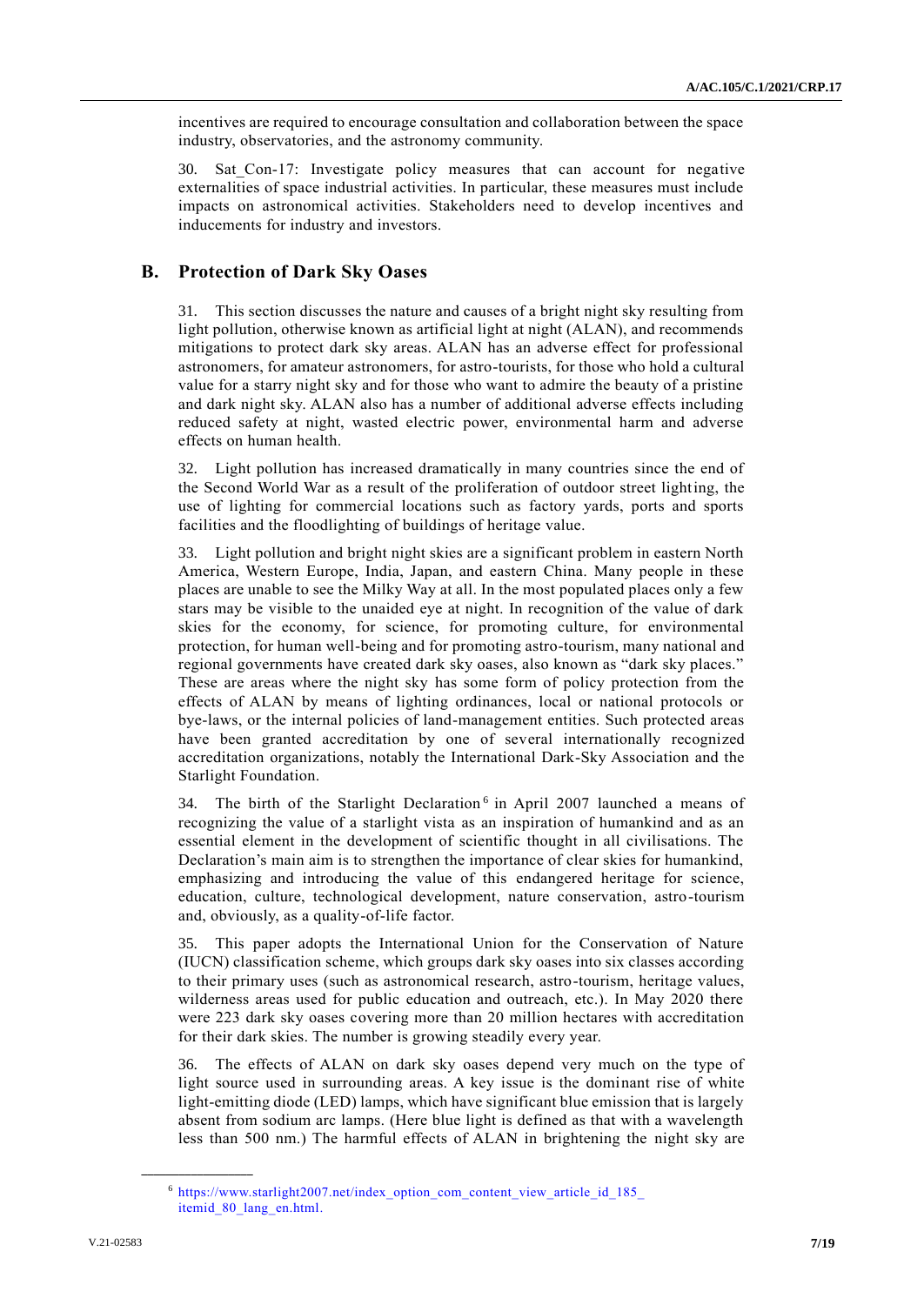considerably greater for blue light as a result of the wavelength dependence of light scattering in the atmosphere. In this respect, LED light sources present an increased hazard for light pollution and enhanced sky brightness, unless the most recent types of low-colour-temperature amber LEDs are used, which have much reduced blue light emission. In addition, smart lighting management systems can control the brightness of LEDs at off-peak hours, which may help reduce their harmful impact.

37. A number of countries and localities over the last fifty years have recognized the need to mitigate the effects of ALAN and have enacted lighting ordinances or bye-laws. These regulations often require exterior lights to shine below the horizontal, and they may place limits on the blue-light emission and require lights only to shine where and when they are required for safety or other essential reasons.

38. In order to support an internationally recognized approach to reducing ALAN at dark sky oases, this paper proposes recommendations in the following two categories.

39. Firstly, for the six classes of dark sky oasis recognized by the International Union for the Conservation of Nature, values of the maximum desirable night sky brightness are proposed. These are aspirational values; in particular locations they may not be attainable, or in others they may be exceeded with yet darker skies. The values range from 10 per cent more sky brightness than the natural background (applicable in the vicinity of astronomical research observatories) to four times the natural background for protected dark sky sites closer to urban areas.

40. Secondly, a number of technical lighting recommendations are made which will assist dark sky locations to realize the night sky brightness limits advocated here. These recommendations are based on the principles that exterior lighting should only be used where and when it is absolutely necessary; that exterior lighting should shine down and not above the horizontal; and that the emission of blue light should be strongly curtailed. Central management systems that actively control LED light output are recommended.

#### *(i) Recommendations*

41. We recommend the levels of night sky brightness considered appropriate for different dark sky place classes to be as defined by the International Union for Conservation of Nature (IUCN) Dark Skies Advisory Group (DSAG) (in §4.1 and Appendix 1 of their report). The International Astronomical Union (IAU) and the International Commission on Illumination recommend that for astronomical observatories the sky brightness should be no more than 10 per cent beyond the airglow background at a zenith angle of 45º, airglow being typically 174 to 250 (micro candela per square meters, Falchi et al. 2016) (μcd m-2) in brightness. We have adopted 240 μcd m-2 here as a nominal value. Rounding this value and extending it to the DSAG classes of dark sky places, we recommend the following values as a basis for seeking support for the abatement of light pollution. Recommended limiting night sky brightness values in μcd m-2 are also quoted in visual magnitudes per square arcsecond (mag arcsec-2). These recommended values are consistent with those also recommended by IUCN.

42. DS\_Oas-1: Dark Sky Astronomy Site, DSAG class 1: no more than 10 per cent more than airglow, or  $\leq 260$  ucd m-2 ( $\geq 21.7$  mag arcsec-2).

43. DS\_Oas-2: Dark Sky Park, Starlight Reserve, DSAG class 2: no more than 50 per cent more than airglow, or  $<360$   $\mu$ cd m-2 ( $>21.4$  mag arcsec-2).

44. DS\_Oas-3: Dark Sky Heritage Site, DSAG class 3: no more than 2.75 times the airglow, or  $\leq 660$  µcd m-2 ( $\geq 20.7$  mag arcsec-2).

45. DS\_Oas-4: Dark Sky Outreach Site, Starlight Tourist Destination, Starlight Stellar Park, DSAG class 4: given that astro-tourism and amateur astronomy often happen at these places, the recommended limit is 2.0 times the airglow, or <480 μcd m-2 (>21.0 mag arcsec-2).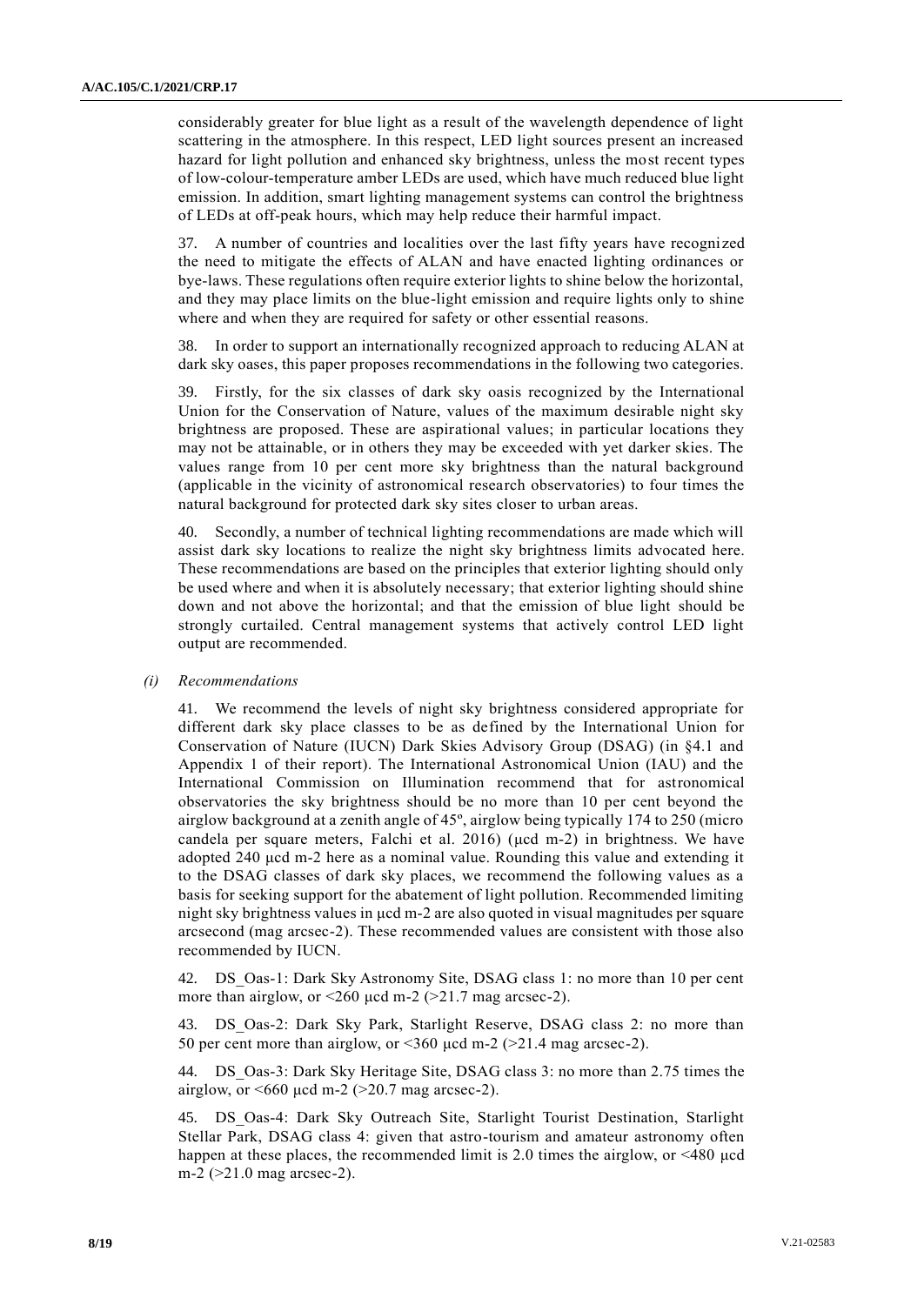46. DS\_Oas-5: Dark Sky Reserve, Starlight Wilderness, Starlight Village, DSAG class 5: similar to outreach sites, <480 μcd m-2 (>21.0 mag arcsec-2).

47. DS\_Oas-6: Dark Sky Community, urban, DSAG class 6a: the recommended limit is 4 times the airglow for protected sites in and near urban areas, or <1000 μcd m-2 (>20.3 mag arcsec-2).

48. DS\_Oas-7: Dark Sky Community, rural, DSAG class 6b: the recommended limit is 3 times the airglow for protected sites in more rural areas, or  $\langle 750 \text{ } \mu \text{d} \text{ } m-2 \rangle$  (>20.6) mag arcsec-2).

49. It is recognized that these recommendations may not be realizable in all protected areas and that each area will have its own challenges and circumstances. Values of night sky brightness may be more or less than these recommendations in individual locations. In addition, the following practical recommendations for exterior lighting in protected dark sky oases are made:

50. DS\_Oas-8: In all instances, the default condition should be no artificial light. Specific uses justifying light should then be additive once other non-lighting interventions are exhausted.

51. DS\_Oas-9: In ecological reserves and similarly sensitive sites with little or no human presence at night, generally speaking, artificial light should not be used. If it is used, it should be a narrowband amber LED or equivalent emitting no light at  $\lambda$  < 500 nm. Lighting should be strictly controlled and switched on only when it is needed.

52. DS\_Oas-10: If phosphor-converted amber LED or white LED lights are used, the amount of blue light ( $\lambda$  < 500 nm) should be below 5 per cent of the total spectral power. Generally, this requires using LED luminaires with a correlated colour temperature of 2200 K or less.

53. DS\_Oas-11: All exterior lights should only distribute light below the horizontal, and the upward light output ratio (ULOR) should be no more than 0.5 per cent. This requires luminaires to be mounted horizontally and have flat optics below the light source.

54. DS Oas-12: LED lights should have a central management system (CMS) to reduce or extinguish light output in off-peak hours.

55. DS\_Oas-13: No development in or near highly ecologically sensitive sites should be permitted.

56. DS\_Oas-14: Monitoring of night-time conditions in and near dark sky oases is encouraged through a combination of ground-based and remote sensing methods.

57. DS\_Oas-15: Active management of natural night-time darkness as a natural resource is encouraged through recognized conservation best practices.

58. DS\_Oas-16: Restoration plans should be implemented when night sky brightness thresholds are routinely exceeded.

## **C. Protection of Ground-Based Optical Astronomy Sites and Related Science**

59. Ground-based astronomical observations continue to be the drivers of major, high-impact discoveries in astrophysics and fundamental physics. They are often essential to interpret observations from space-based telescopes. Major ground-based optical telescopes can be built at a substantially larger scale and a cost per unit lightcollecting area some two orders of magnitude lower than those launched into orbit. And they provide critical data for planetary defence and key aspects of space situational awareness.

60. Astronomical research and planetary defence are critically dependent on having a clear view of the heavens, but there is currently great concern about the increasing impact of human activities, particularly artificial light at night (ALAN). In the past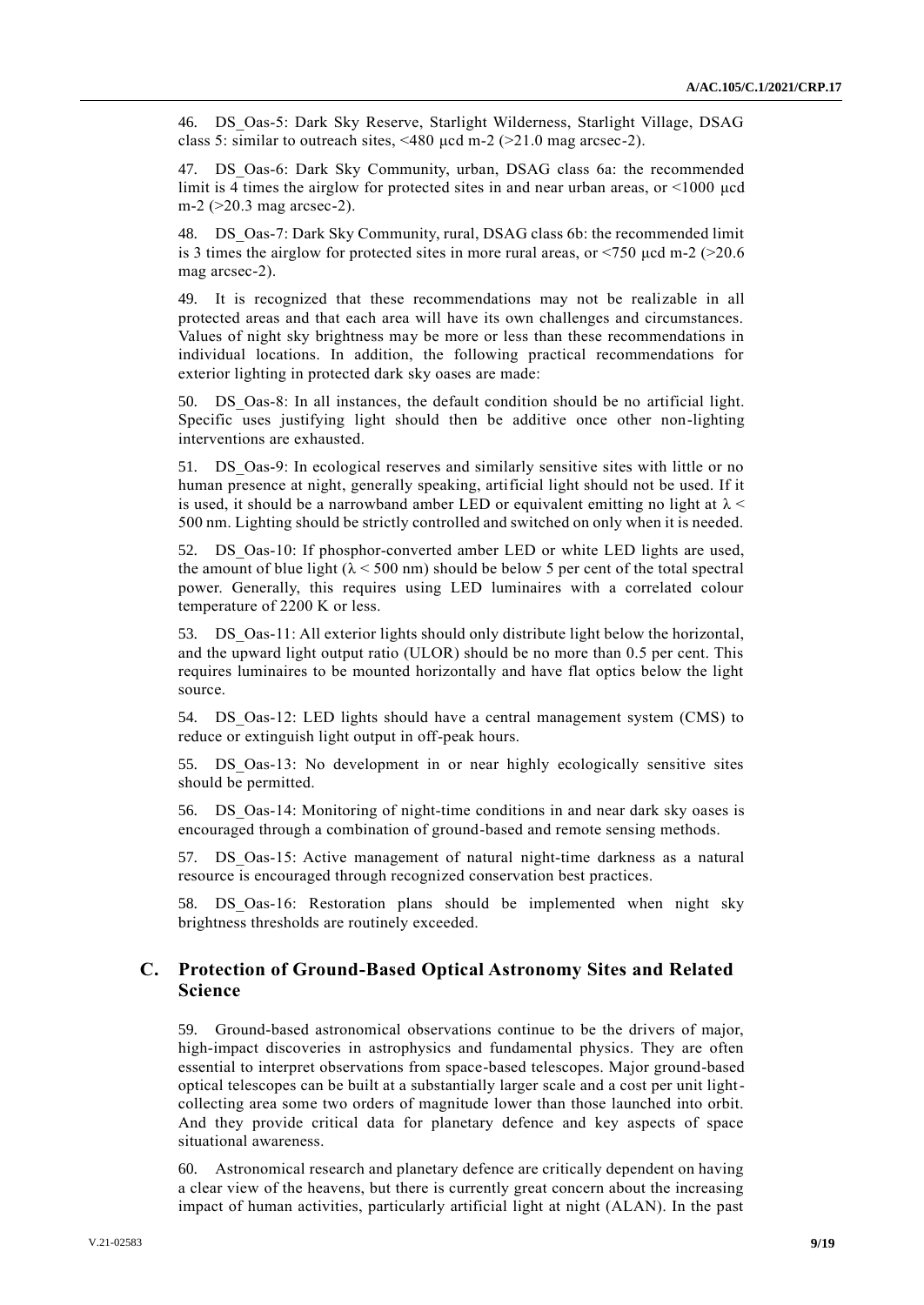decade alone, the globally averaged rate of increase in artificial sky brightness was 2 per cent per year in terms of both lit area and total radiance, double the rate of world population growth during the same period.

61. More recently, a new factor impacting natural night sky integrity has emerged. This impact is from the introduction of energy efficient, white light-emitting diode (LED) technology on large scales. That lighting technology may represent a threat to astronomical observations because of the higher blue content of white LEDs, which scatters more efficiently in the atmosphere, compared to earlier lighting technologies. In addition, there is evidence that the high energy efficiency and relatively low cost of operation of LEDs are fuelling elastic demand for the consumption of light, leading to higher overall light emissions.

62. The International Astronomical Union (IAU) has defined the upper limit of artificial light contribution for a professional observatory site to be considered adequate for true dark-sky observing to be <10 per cent above the natural background at an elevation of 45° in any azimuthal direction. Modern professional observatories have been located at remote, high-altitude sites that are significantly below this limit of artificial light contamination.

63. The goal of the framework of recommendations proposed in this section of the paper is to slow, stop, and reverse the rate of increasing artificial skyglow at major professional observatories in no more than a decade, and on shorter timescales wherever possible.

64. Each observatory site has its own circumstances, so achieving the goal will require a regional lighting plan with a specific approach based on detailed modelling. Protection of the site may entail land-use zoning that restricts development and the ultimate tightening of regulations with time to reduce light pollution. An approach of quality lighting design is strongly advocated to match the illumination level to need, limiting unnecessary spectral content and taking advantage of precise optical control to reduce spill light. A key aspect of observatory site protection is defining "near zones" with more stringent limits on outdoor lighting levels. Major observatories are now typically international consortia, but they are situated in individual countries whose own laws apply to light pollution control. The framework of recommendations proposed for COPUOS endorsement provides a model for those national, regional and local governments committed to protecting the invaluable assets of professional observatories within their regions.

65. Many professional observatories see measurable impacts of "light domes," the dome-shaped glowing night sky area over conurbations, at distances even in excess of 300 km. The International Commission on Illumination (CIE) provides recommendations for illumination levels by usage and environmental zone. Adherence to the strictest prescribed levels by locality and other best practices will greatly reduce urban skyglow. Adaptive lighting technology, allowing lighting levels to be set based on activity level, is the path to controlling night-time lighting and reducing energy costs.

66. The principles of protection of the near zones around professional observatories are based on best practices of lighting engineering and design adapted to the need for very low skyglow. The near zone is an area within a radius of approximately 30 km, depending on local conditions. The framework of recommendations has the following provisions:

(a) Exclusive use of luminaires with no light emitted above the horizontal;

(b) Limiting lamp spectral content in the blue and near-ultraviolet region (below 500 nm);

- (c) Limiting the maintained average illuminance;
- (d) Implementation of curfews and light-level controls;
- (e) Defining the minimum utilance ratio;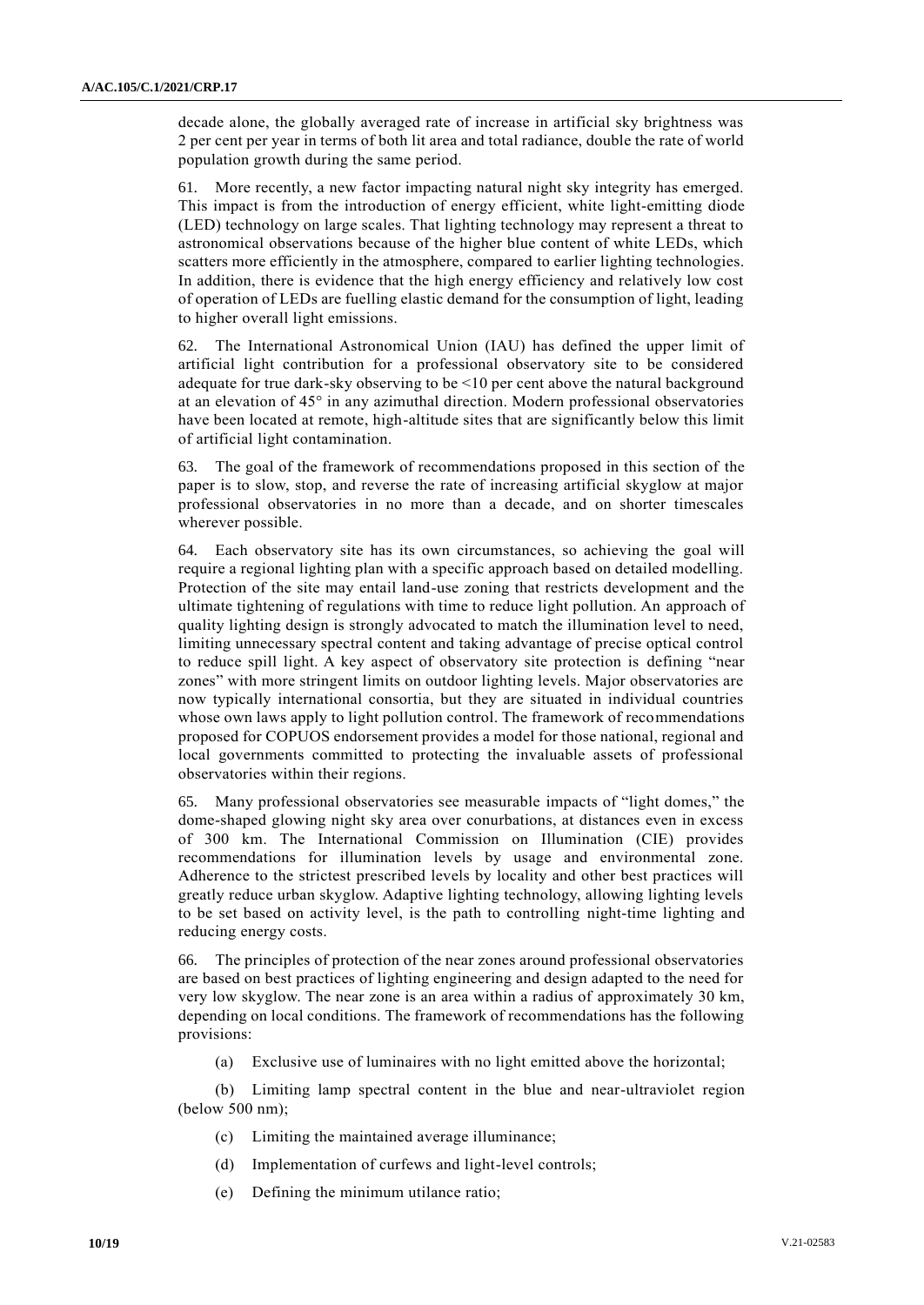(f) Designing and mounting luminaires to minimize direct and reflected light in the direction of observatories; and

(g) Placing zonal lumens caps on the full area from which ALAN measurably contributes above 30° elevation from the observatory, in the context of a regional lighting master plan. (A lumen is an SI unit of the rate of flow of radiant energy, specifically in the visible spectrum. Ideally, areas or zones closest to observatories have stricter lighting ordinances. Caps are maximum values.)

67. Observatories on the most remote mountaintops encounter lighting for special uses in surrounding areas such as open-pit mines, military and border security operations, prisons, and wind farms. These enterprises can have especially high impact because of their proximity to the observatories. Best practice design and associated regulation can limit up-lighting, manage spectral output, and limit total luminous output.

68. There are strong corollary benefits that incentivize the adoption of good lighting practices by host regions that protect internationally significant professional observatories, including sustainability, energy conservation, cost savings, synergy with protection of natural areas, enhancement of night-time safety, and possible benefits to human health.

#### *(i) Recommendations for observatories and their extended protected zones*

69. For all the following specific recommendations for the protection of observatory sites, if current applicable regulations or regionally referenced professional lighting authorities impose tighter limits, the latter take precedence in all cases. It may be necessary to tighten certain limits with time to reduce current levels of ALAN. Reference to specific CIE documentation and standards is intended to promote regulations based on the most current version of such documents. Whenever professional standards or recommendations offer a range, the guidance presented here is to stay within 20 per cent of the low end of that range. The prospect of major reductions in illumination is predicated on the ability to exercise adaptive lighting control, particularly by using motion-activated sensors for night-time traffic and activity.

70. Opt\_Ast-1: Each professional observatory with science programmes for which regulation of artificial skyglow is critical should obtain a current baseline and wellsampled time series of night sky brightness measurements.

71. Opt\_Ast-2: International astronomical organizations are advised to form and support a data repository with consistent formatting to aggregate and make publicly available the sky-monitoring data.

72. Opt Ast-3: Such sky-monitoring data should be collected under uniform protocols and reported in "dark sky units" (dsu: 1 dsu = 1 nW m−2 sr−1 nm−1 ), with standard calibration traceable to the SI system.

73. Opt Ast-4: Each major professional observatory and controlling governmental body should undertake a modelling exercise to determine the total amount of fully shielded outdoor lighting allowable in the near zone, as well as the extent of the area of protection.

74. Opt\_Ast-5: The zone in the immediate vicinity of the observatory in which all outdoor lighting is prohibited should be made as large as possible.

75. Opt\_Ast-6: All luminaires must provide no direct illumination above the horizontal.

76. Opt\_Ast-7: No architectural lighting or electronic message displays emitting light above the horizontal should be permitted in Environmental Zones E0, E1, or E2 within the extended protected area.

77. Opt\_Ast-8: The blue light content (i.e., the ratio of light emitted below 500 nm to the total light emitted over all wavelengths) should be null. Lighting devices should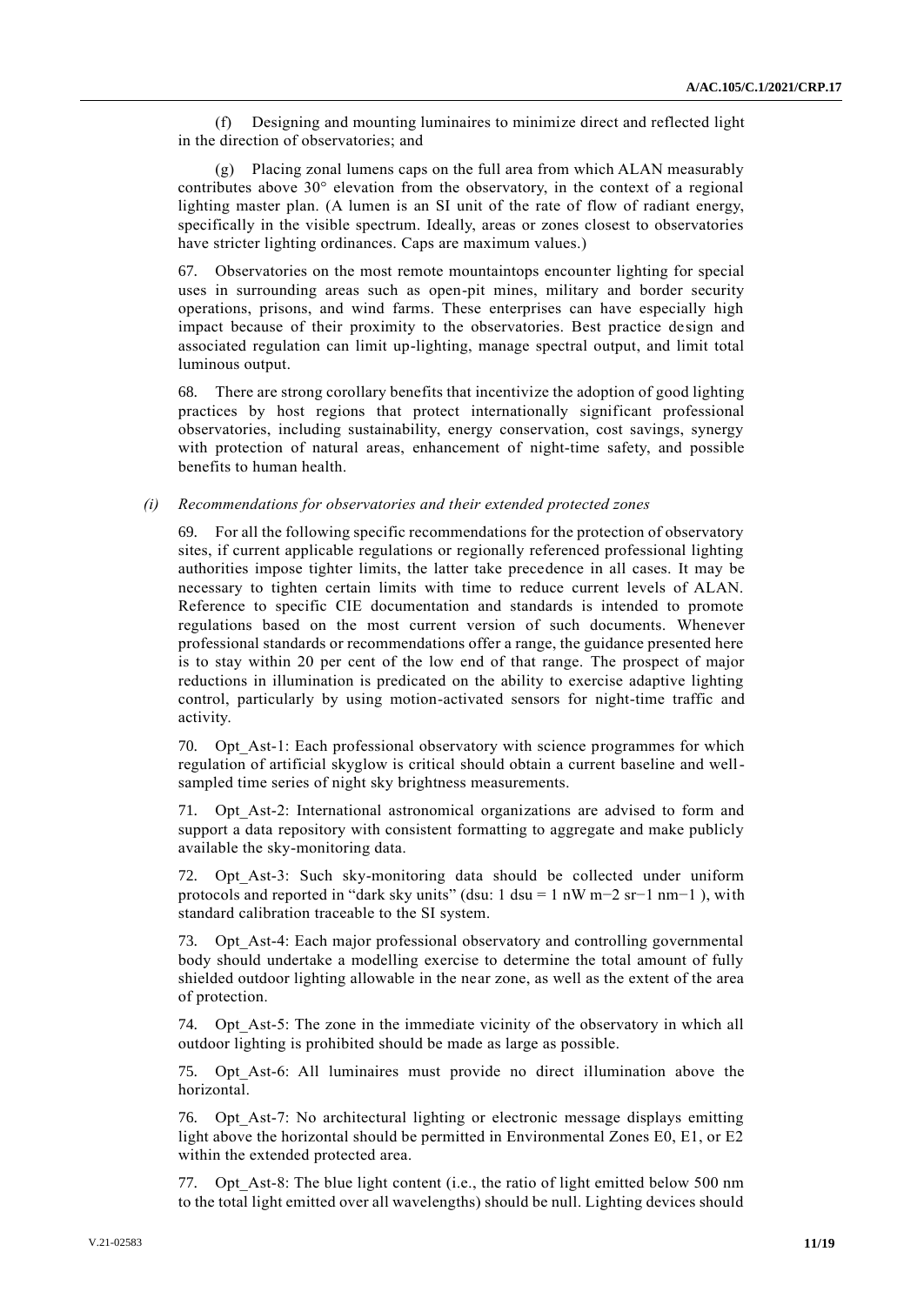use quasi-monochromatic sources emitting their maximum radiant flux (in W nm-1) in the 585–605 nm spectral range and having a Full Width at Half Maximum (FWHM) smaller than 18 nm. If modest colour rendition is approved as a necessity, sources with broader spectral bandpasses (FWHM of  $~100$  nm) can be used in those exceptional cases.

78. Opt\_Ast-9: The maintained average illuminance for periods of active use should not be higher than 20 per cent above the minimum maintained average illuminance suggested in technical norms/recommendations published by CIE or the Illuminating Engineering Society (IES) (i.e., 1.2 times the minimum maintained illuminance prescribed by the norm/recommendation) and this high-side deviation must be kept at the lowest possible level by proper lighting design and employing suitable lighting controls.

79. Opt\_Ast-10: Avoid exceeding luminance or illuminance limits by more than 20 per cent in design, and plan for active control and maintenance to achieve nearly constant light output.

80. Opt\_Ast-11: A maximum possible reduction of the total light levels, with a target of at least 66 per cent should be applied after curfew (or before that time whenever possible). Any lighting installation that is not needed for public safety reasons should be switched off at curfew. For isolated areas or hours of low traffic, sensors should be used to increase the light level as needed when any activity is detected. Without detection, the light level should be set down to 10 per cent or less of the maintained average luminance or illuminance.

81. Opt Ast-12: The utilance ratio should be at least 75 per cent.

82. Opt\_Ast-13: Luminaires should be designed and mounted to minimize direct and reflected light propagating in the direction of observatories.

83. Opt\_Ast-14: Special use cases in remote areas should employ fixtures consistent with the near-zone regulations to the maximum degree possible, consistent with safety and national and local regulations.

84. Opt Ast-15: Civilian regulators and military flight planners should keep approved flight paths as far from observatories as practicable.

#### *(ii) Recommendations for more distant urban areas impacting observatories*

85. Opt\_Ast-16: Follow, and minimize high-side deviation to no more than 20 per cent from, the lowest luminance and illuminance levels for road lighting of the appropriate lighting class according to CIE 115 , but whenever possible, dynamically reduce the levels under low traffic conditions to the appropriate lower lighting class and down to M6 or even below if the lighting is not immediately needed by any user.

86. Opt\_Ast-17: Follow and minimize high-side deviation to no more than 20 per cent from, CIE guidance for illumination levels and colour rendition of pedestrian areas and actively adjust by usage class with time of night or by motion sensing.

87. Opt\_Ast-18: Observe, and minimize high-side deviation to no more than 20 per cent from, CIE International Standard S 015/E:2005 for illumination of outdoor workplaces, carefully limiting the illuminated area to avoid spill light.

88. Opt\_Ast-19: Adhere to the zone-appropriate limits by CIE environmental zone for lighting levels, with a minimum Upward Flux Ratio (UFR) and a null Upward Light Ratio (ULR), with application of curfew-time reductions in lighting levels.

89. Opt\_Ast-20: For Zones E2 and E3 impacting observatories, do not exceed American National Standards Institute (ANSI)/IES standards for maximum luminances for illuminated signs. Take all recommended measures to reduce skyglow from internally illuminated signs and electronic message displays. For E3 Zones, do not exceed the CIE maximum standard permitted luminance levels for building façades, and prohibit façade lighting in E0, E1, and E2 Zones in the extended area impacting observatories.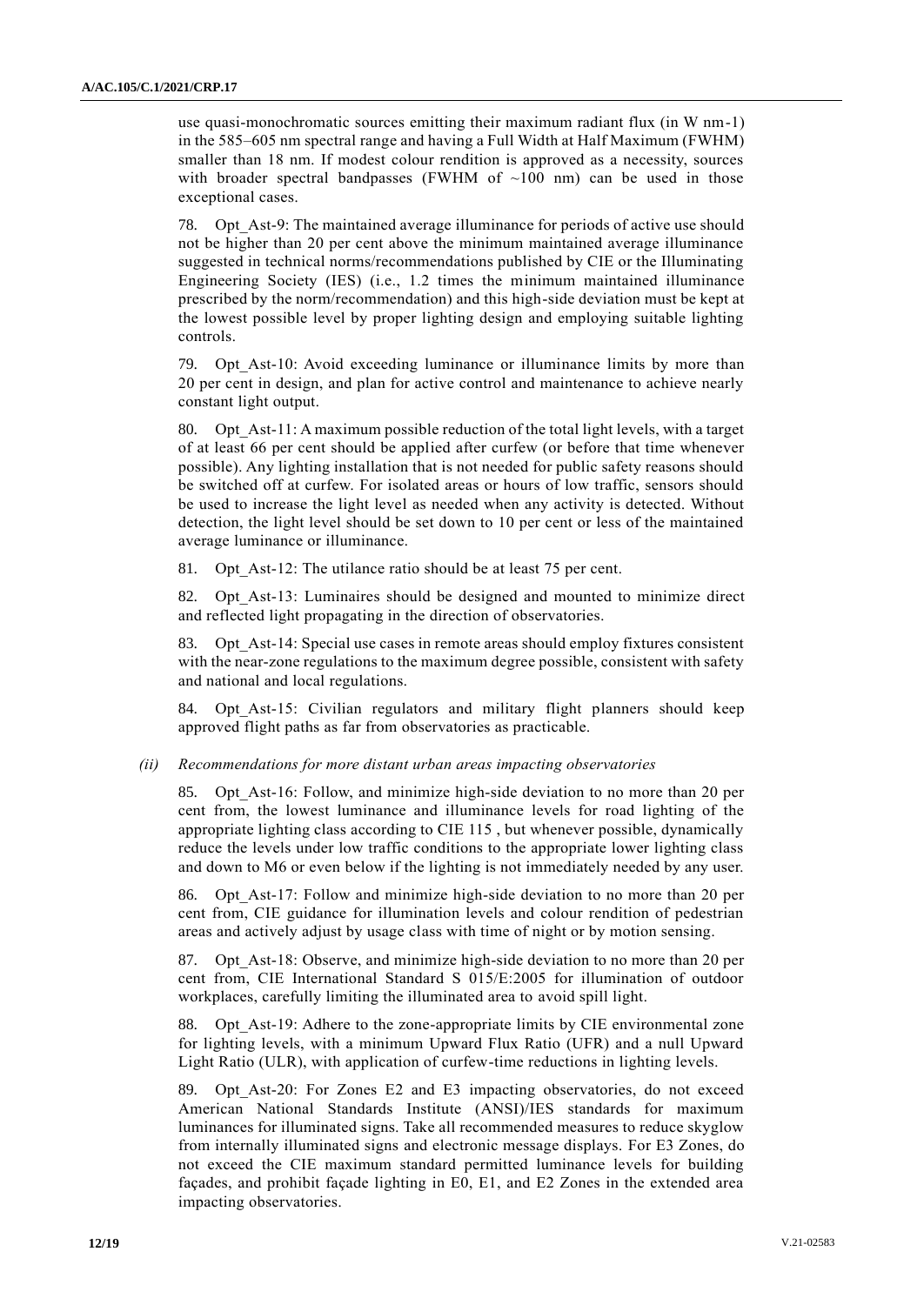90. Opt\_Ast-21: Employ adaptive lighting technology in new installations and major renovations to minimize illumination when there is minimal demand.

91. Opt\_Ast-22: Develop and follow lighting master plans that govern the planning, installation and maintenance of outdoor lighting, especially for urban and suburban areas.

92. Opt\_Ast-23: Use fully shielded lighting and/or other techniques to assure that no light is directly projected above the horizontal. Minimize the impact of unshielded lighting like electronic message displays and older sports lighting by imposing curfews and limitations by usage zone.

93. Opt Ast-24: Sharply limit the blue and near-ultraviolet (UV)  $(<500 \text{ nm})$  spectral content of luminaires. Employ sources with the narrowest possible bandpasses based on the actual need for colour rendition and use light sources with the lowest blue/near-UV content available (colour index  $G > 2$ ) when colour rendition is necessary.

### **D. Protection of the Bio-Environment**

94. The introduction and rapid growth of outdoor artificial light at night (ALAN) worldwide over the last century has provided many benefits to humanity but brings new challenges and threats to the health of many organisms in both the natural and the built environments. Research shows that outdoor ALAN can be a pollutant and should be treated as such. Humans, flora, and fauna are profoundly influenced by the daily 24-hour cycle of light and dark.

95. In humans (and many other vertebrates), ALAN suppresses production of the hormone melatonin, which plays a crucial role in regulating circadian rhythms, and which has been shown to be an aid to the immune system that helps suppress malignant tumour growth. Melatonin is most strongly suppressed by blue light, and excessively bright blue light can cause retinal damage.

96. Epidemiological studies show a strong correlation between ALAN and elevated rates of some hormonal cancers, obesity, diabetes, depression, and disruption of sleep. There is wide variation in sensitivity to ALAN among individuals, and safe exposure thresholds are not yet clearly established. While both indoor and outdoor lighting at night affects humans and wildlife, in this report we restrict our recommendations and discussion to the effects of outdoor light only.

97. Glare from poorly shielded or improperly installed outdoor lighting also poses a direct hazard to drivers, bicyclists, pedestrians, and other road users by temporarily impairing their vision, especially for the elderly.

98. Many species of flora and fauna are negatively affected by ALAN. Approximately 30 per cent of all vertebrates, including more than 60 per cent of all known mammals, and over 60 per cent of all invertebrates known today are nocturnal. A naturally dark night is an essential feature of their natural ecosystem.

99. ALAN can have significant effects on organisms and reduce the resilience of populations. Some organisms will avoid lit areas, while a few might benefit from the presence of ALAN, which has consequences for food webs and habitat use. The impact of ALAN on the nocturnal organism level can cascade into ecosystems and can also affect diurnal organisms and their ecological functions. ALAN impacts migration and habitat use, ecological functions, the timing and quantity of reproduction, and the immune system in various taxa. The impact of ALAN is a major risk factor for biodiversity and consequently global food supply. The impact threatens many endangered nocturnal taxon groups such as bats and amphibians, but it also threatens the habitat and ecological functions for non-endangered organisms.

100. The impacts of ALAN are correlated with geographical features such as cities, highways and industrial sites, but the impact of ALAN as a pollutant is not limited by national borders. The brightening of the night sky caused by ALAN scattered within the atmosphere results in elevated skyglow levels hundreds of kilometres away from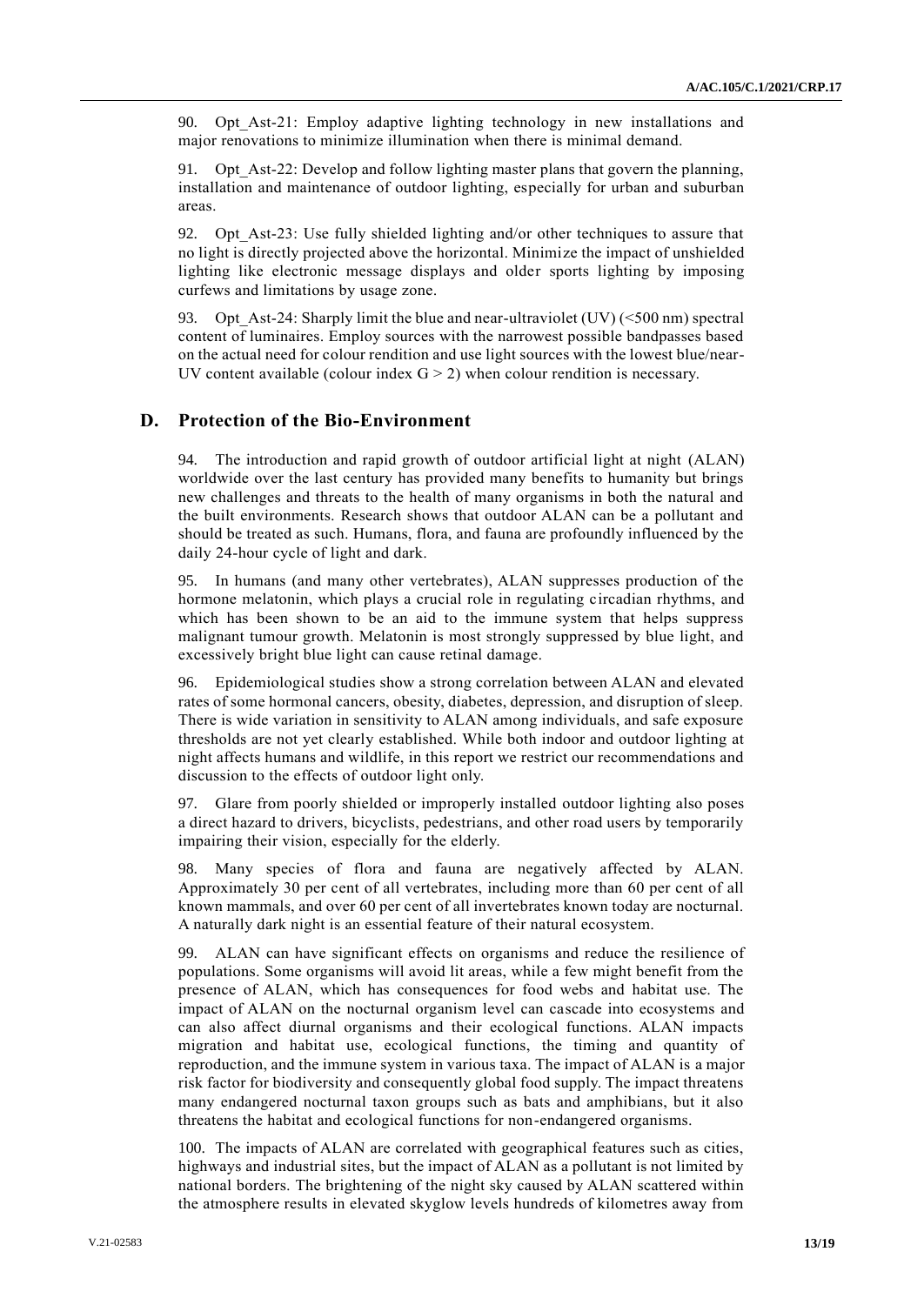cities and towns, where it can negatively impact ecosystems in otherwise remote and unlit natural areas.

101. Thirteen recommendations have been compiled to mitigate the impacts of ALAN on humans, flora, and fauna.

102. Bio\_Env-1: Areas to be illuminated: Governing bodies (e.g., countries, states, counties, etc.) should define the criteria for deciding whether an area must or is allowed to be illuminated. To minimize environmental impact, unnecessary illumination should be prevented and enforced by the governing bodies, while new outdoor lighting installations should be adequately justified.

103. Bio\_Env-2: Geographical framework to mitigate light pollution: Maximum admissible values of the indicators of deterioration of the night-time environment must be explicitly specified for each zone of the relevant territory (including urban, suburban, rural, and intrinsically dark). Corresponding quantitative caps on the maximum allowable emissions compliant with these deterioration limits should be determined and allocated amongst the relevant territorial and administrative units.

104. Bio\_Env-3: Definition of ALAN-free areas and ecosystems: Environmentally sensitive areas, intrinsically dark areas, nature reserves, ecosystems and other relevant areas can be characterized as ALAN-free zones, with the strictest limits on the spectrum, shielding, and total amount of illumination. The goal for intrinsically dark or pre-defined ALAN-free zones, or other areas where natural darkness is a priority, should be to retain or restore the night sky brightness to natural levels.

105. Bio\_Env-4: Illumination levels for outdoor areas: For areas that are determined to need outdoor lighting, the lighting levels should not exceed by more than 20 per cent the minimum requirement of the usage class as specified in relevant scientifically-supported documents or standards.

106. Bio\_Env-5: Lighting control and adaptive lighting: All new and renovated outdoor lighting installations should incorporate means to control the luminous flux. Lighting control systems should be added to existing installations when feasible. Lighting levels should be reduced to the absolute minimum level, ideally zero, where and when no or few users are present.

107. Bio\_Env-6: Light distribution and orientation: Light should be distributed only to the area targeted for illumination. Spill light and in general waste of luminous flux delivered to the surroundings should be avoided. Luminaires should be chosen and designed efficiently to avoid spill light and waste of luminous flux through optics, lenses and suitable accessories.

108. Bio\_Env-7: Intrusive light: Light entering indoor living areas during night-time should be minimized and ideally eliminated.

109. Bio\_Env-8: Glare control on roads and in outdoor working places: Glare levels should be controlled and reduced below the recommended maximum levels.

110. Bio\_Env-9: Spectral content of the emitted light: The spectral content of the emitted light, especially the blue and near-UV content, should be carefully selected for the intended application to minimize negative impacts on the surrounding environment. Melanopsin-activating blue light content should be minimized. This approach is useful for both humans and vertebrates where the circadian timing system has a similar spectral sensitivity to that of humans. However, there is a large variability in photoreceptors, photobiological processes and light-related behavioural responses across the bio-environment. Although reducing blue content is expected to be useful in most cases, individual species/ecosystems may require different, dedicated spectral approaches.

111. Bio\_Env-10: Directionality of light, light modulation, floodlighting, illuminated and colourful façades, and illuminated signs: The illumination of architectural structures and signs should be avoided during curfew and the luminance levels should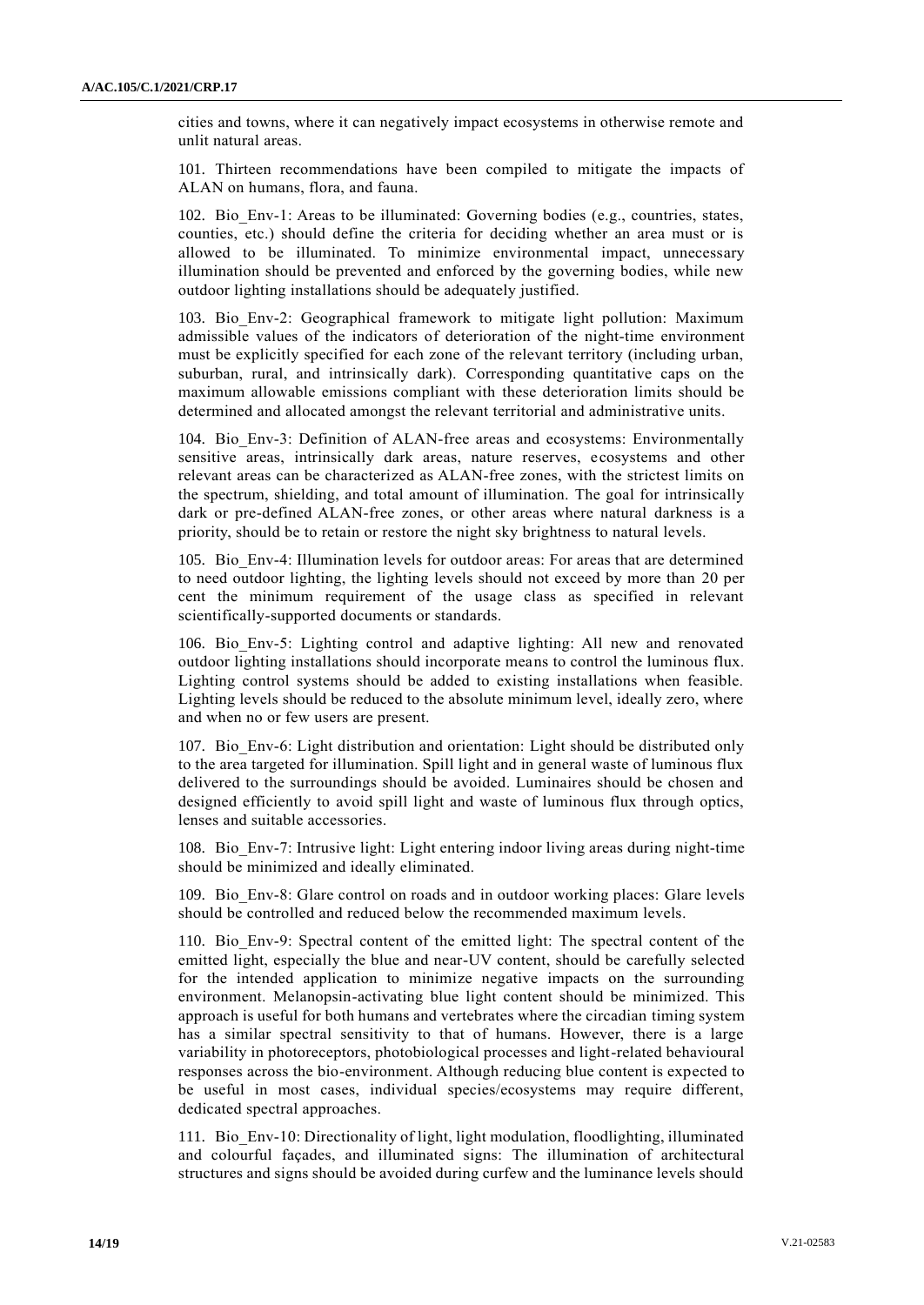be kept as low as possible. Dynamically modulated colour façades such as lightemitting diode (LED) billboards are strongly discouraged.

112. Bio\_Env-11: ALAN monitoring measurements: ALAN that affects humans and the environment should be carefully assessed and monitored via field measurements. ALAN measurements and skyglow monitoring should be implemented in international, national or local regulations. Mitigation and possibly restoration measures should be applied when scientifically justified thresholds are exceeded.

113. Bio\_Env-12: Urgent research topics: Interdisciplinary research among lighting, medical, and environmental research communities is urgently needed in the following fields and should be encouraged:

(a) Effects of ALAN on human health, flora and fauna, visibility levels and public safety;

(b) Thresholds for impacts of ALAN on humans and natural species, especially for protected and threatened species;

(c) Measurement, monitoring and impact assessment of ecological effects of ALAN;

(d) Studies on impact of new technologies including adaptive lighting, and other characteristics of light such as light modulation (flicker) and glare.

114. Scientific analysis of the need to update or adjust current technical guidelines and studies should use the correct and appropriate light quantities and metrics, and highly interdisciplinary lighting research methods. Finding a common language across different scientific, technical and clinical traditions is essential to ensure the results can be communicated between disciplines and implemented.

115. Bio\_Env-13: Strategic targets:

(a) Establish standards to prevent unwanted impacts on human health and the environment.

(b) Establish specific regulations for outdoor lighting within each country.

(c) Establish an accreditation system for outdoor lighting installations.

(d) Ensure that new installations and renovations follow the relevant regulations.

(e) Review and revise the lighting requirements for illuminating roads and highways and the lighting legislation to consider environmental effects of ALAN.

(f) Minimize the negative effect of outdoor lighting on vision, human health and natural species.

(g) Restore and protect affected existing ecosystems by implementing environmentally conscious lighting technology, and establishing definite and verifiable transition plans to reduce the light emissions where required.

(h) Promote education about lighting and the effects of ALAN on human health and the environment among research communities, decision makers, and society at large.

(i) Develop a scale of ecological classes of dark skies to show the differential impact of light on ecosystems and species across the territory.

(j) Establish evidence-based thresholds for lighting levels that should not be exceeded in various environmental zones where there are negative effects of lighting on human health and on species and habitats.

(k) Develop standardized methods for measuring ALAN and skyglow and establish them in the relevant national or international standards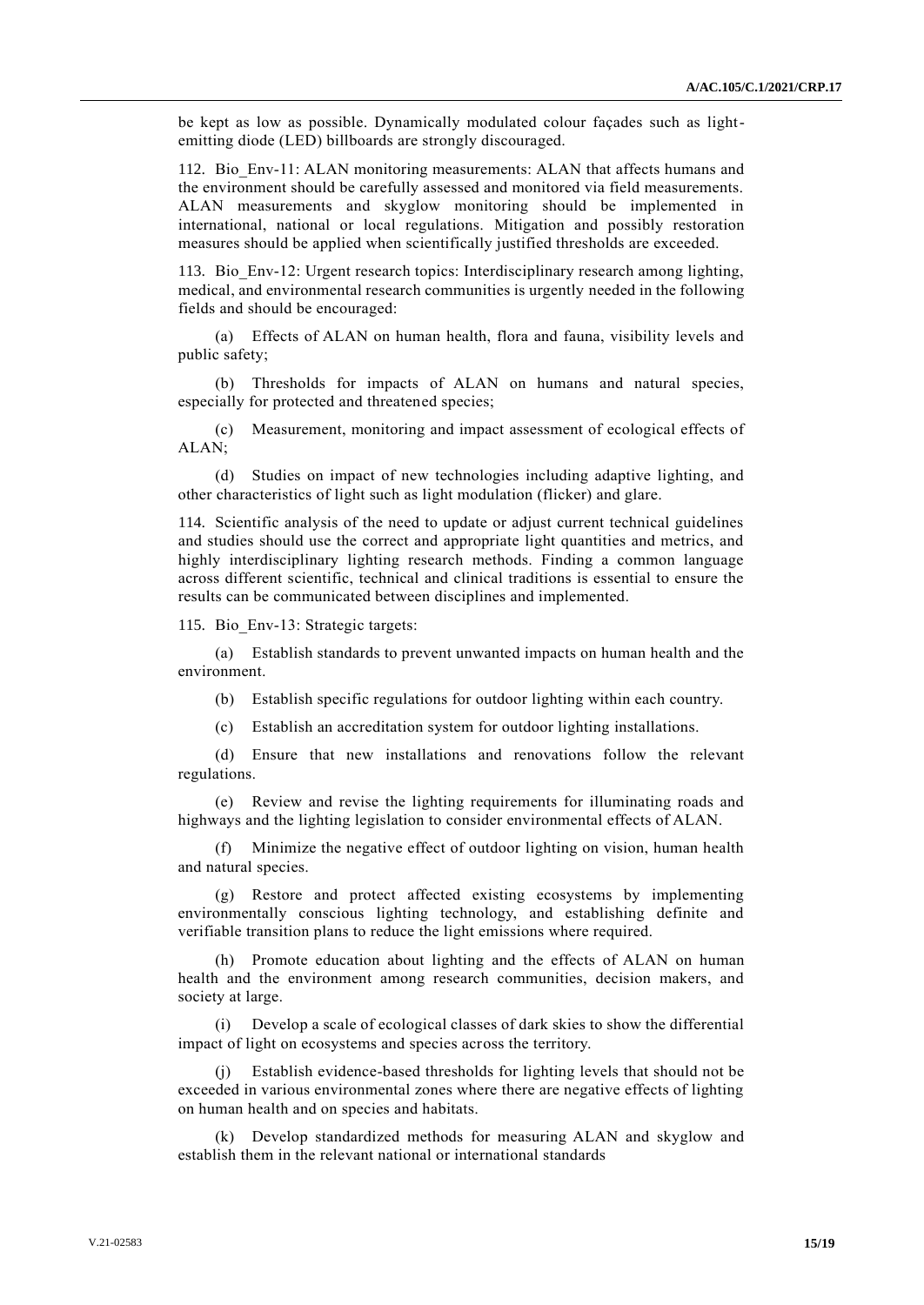## **E. Protection of Radio Astronomy Sites and Related Science**

#### *(i) Discovery*

116. Radio astronomy has a strong record of scientific discovery with four Nobel prizes since 1974, including one for the discovery of the Big Bang in 1978 and a second in 2006 for the discovery of miniscule fluctuations in its radiation. Those fluctuations eventually grew into all the things we now see in the heavens, the galaxies and all the stars in them, but also the things we see around us, each other. Closer to home, hundreds of molecules have been discovered at radio wavelengths and used to chart the formation of new stars and planetary systems around them, and the prebiotic chemistry there. There are no other sources of such knowledge.

#### *(ii) Technology and invention*

117. The relatively long wavelengths of radio waves require the use of big individual radio antennas and the construction of array telescopes composed of separate antennas, electrically connected across a few tens to hundreds of kilometres, or disconnected and crossing continents for Very Long Baseline Interferometry (VLBI). VLBI was used in 2017 to image the shadow of the supermassive black hole at the centre of a distant galaxy using antennas in Chile, the US, Mexico, Spain and the South Pole. Radio astronomy benefits when nations jointly fund instruments in a host country, but also when they share their telescopes in joint experiments needing global baselines.

118. Radio astronomy has always been technology-driven, and learning to observe under the "quietest" conditions or learning to make coherent observations with disconnected antennas required techniques and technology with appreciable spin-off. Compact maser time standards developed to facilitate VLBI are now used in GPS systems, and the imaging technique rewarded with the first Nobel Prize to radio astronomy in 1974 underpins the operation of orbiting Earth-mapping radars that track sea vessels such as those trafficking in illegal arms, but are also capable of damaging or destroying sensitive detectors of radio frequencies.

119. Radio astronomy technology and international cooperation combine when the International VLBI Service for Geodesy and Astrometry monitors the sky positions of a grid of quasars — supermassive black holes in the centres of distant galaxies to determine the coordinate reference frame needed for satellite and space debris tracking, while simultaneously sensing continental plate tectonics and local deformation around an antenna at the scale of millimetres. This effort is a direct response to UN Resolution 69/266 calling on Member States to contribute to a global geodetic reference frame for sustainable development and the need for access to spectrum to operate its successor, VGOS , is a key driver in the recommendations here.

#### *(iii) How the laws of physics render radio antennas vulnerable to interference*

120. One very important fact concerns the unavoidable presence of "sidelobes" in radio antennas, meaning a susceptibility to sense radiation arising away from where the antenna is pointed. The antenna is a large reflector that gathers as many photons as possible in its so-called "main beam" in the pointing direction. But because the reflector is a passive device with no net gain when averaged over the whole sky, its high gain in the forward direction is electro-magnetically compensated by sensitivities in other directions, sidelobes. An antenna designer can spread them out but their presence is unavoidable. A radio telescope should avoid pointing within 20o of a transmitter to be sure not to boost its signal.

121. The other side of this coin is that transmitting antennas also do not concentrate all of their emission in the forward direction. All interfering combinations of main beams and sidelobes must be considered, and interfering emissions can accumulate from different sources.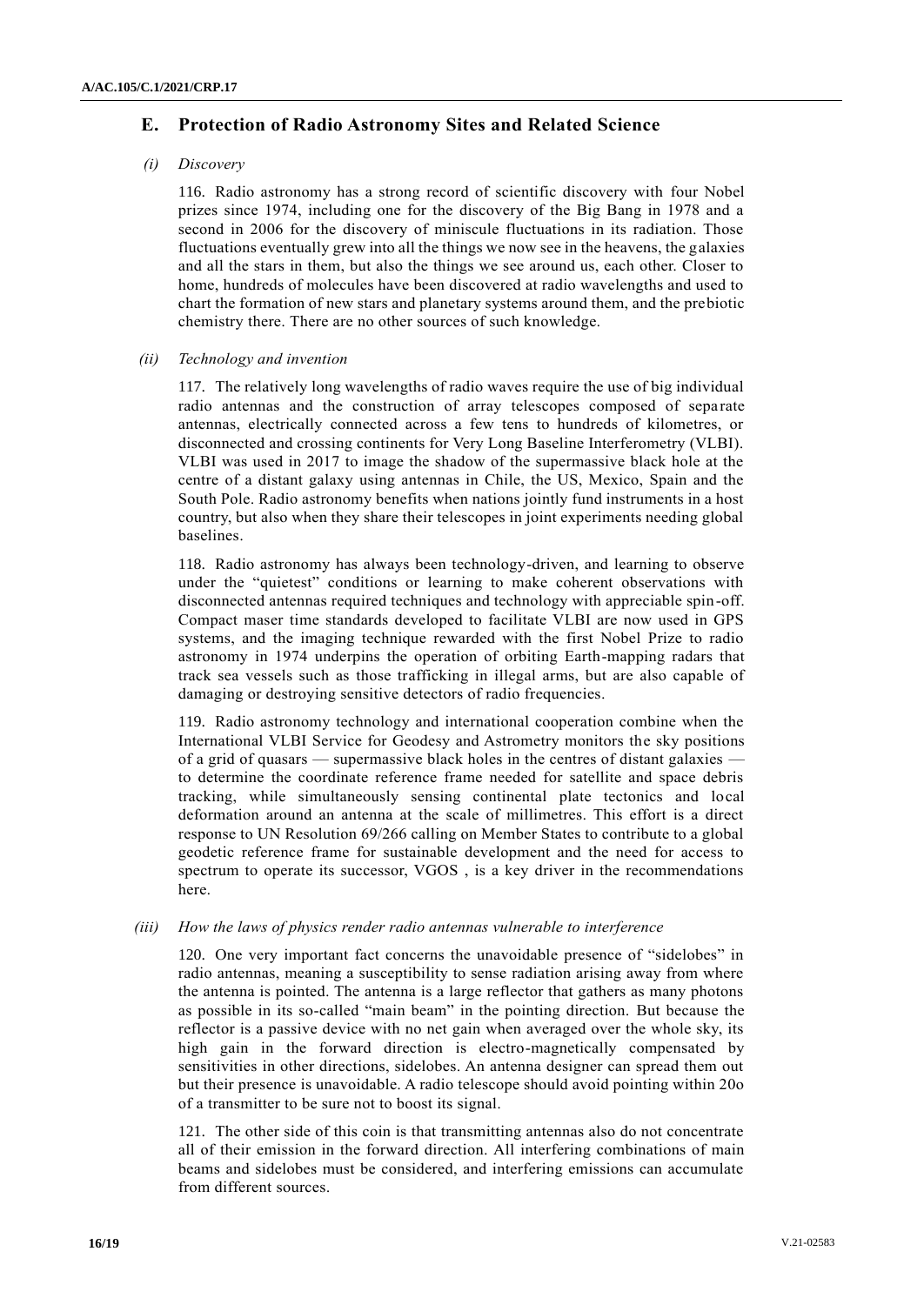#### *(iv) Regulation of the radio spectrum*

122. Use of a common radio frequency to transmit and receive a message requires a degree of cooperation and sharing of that frequency, and that is only worthwhile if there is assurance that use of the frequency will be possible when needed. Use, sharing and protection of the radio spectrum are coupled and the long reach of low-frequency radio waves made such considerations global in scope as soon as radio use became widespread.

123. The mechanisms and institutions that support compatible use of the radio spectrum by multiple stakeholders are known as "spectrum management". This involves classing kinds of radio operations into services, making frequency allocations to services sharing the use of discrete slices (bands) of the spectrum, and allowing the services to define "protection criteria" giving the level at which interference would disrupt their operations. Interference can arise from other operators in a shared band or when operators in other bands fail to control the frequency profile of their emissions, which leak into bands where they are not allocated.

124. Radio astronomers discussed the need for spectrum management soon after the characteristic emission from hydrogen atoms at 1420 MHz (the HI line) was discovered in 1953. The International Astronomical Union (IAU), the International Union of Radio Science (URSI) and the Committee on Space Research (COSPAR) formed the Inter-Union Committee for the Allocation of Frequencies (IUCAF) under the aegis of the International Council for Science (ICSU) (now the International Science Council, ISC) and radio astronomy was given the sole allocation of the 1400– 1427 MHz band at a meeting in Geneva in 1959–1960.

#### *(v) Spectrum management has made accommodations for radio astronomy and vice versa*

125. The radio astronomy service is characterized by its detection of extremely weak cosmic radio waves, requiring access to broad swaths of quiet radio spectrum over long observation periods. Radio astronomy's use of spectrum is so unusual that the rules regarding the radio astronomy service are still evolving at the International Telecommunication Union Radiocommunication Sector (ITU-R).

126. An example of spectral protection that has been implemented in radio astronomy are the so-called "passive" frequency bands. These bands are exclusively allocated for scientific observation and forbidden to transmitters: first created to protect radio astronomy's HI line at 1420 MHz, they now form the basis of remote sensing by satellites for weather and climate studies.

127. Only 1–2 per cent of the spectrum is set aside for science below 50 GHz, where almost all commercial radio communication occurs, rising to 10–15 per cent above 100 GHz where scientific observation has long occurred and commercial activity is generally absent. The higher frequency passive bands are now under pressure from spectrum regulators seeking to allow transmissions over the broadest possible contiguous frequency ranges. The fraction of spectrum that is dedicated to science cannot sustain radio astronomy and is a serious impediment to other scientific users.

128. Whenever possible, radio astronomy observatories, especially the largest, are situated in remote locations and surrounded by radio quiet and coordination zones where national spectrum regulators restrict the use of radio transmitters as described in ITU-R Report RA. 2259. These zones are uniformly national in scope and do not usually regulate mobile, unlicensed, airborne or satellite transmitters. They implicitly rely on geographic separation and a de facto segregation between frequencies that are used by transmitters appearing overhead, which cannot be avoided when looking at the cosmos, and frequencies that are avoided near the main beam when pointing upward. International recognition of radio-quiet zones, however informal, is necessary to sustain radio astronomy.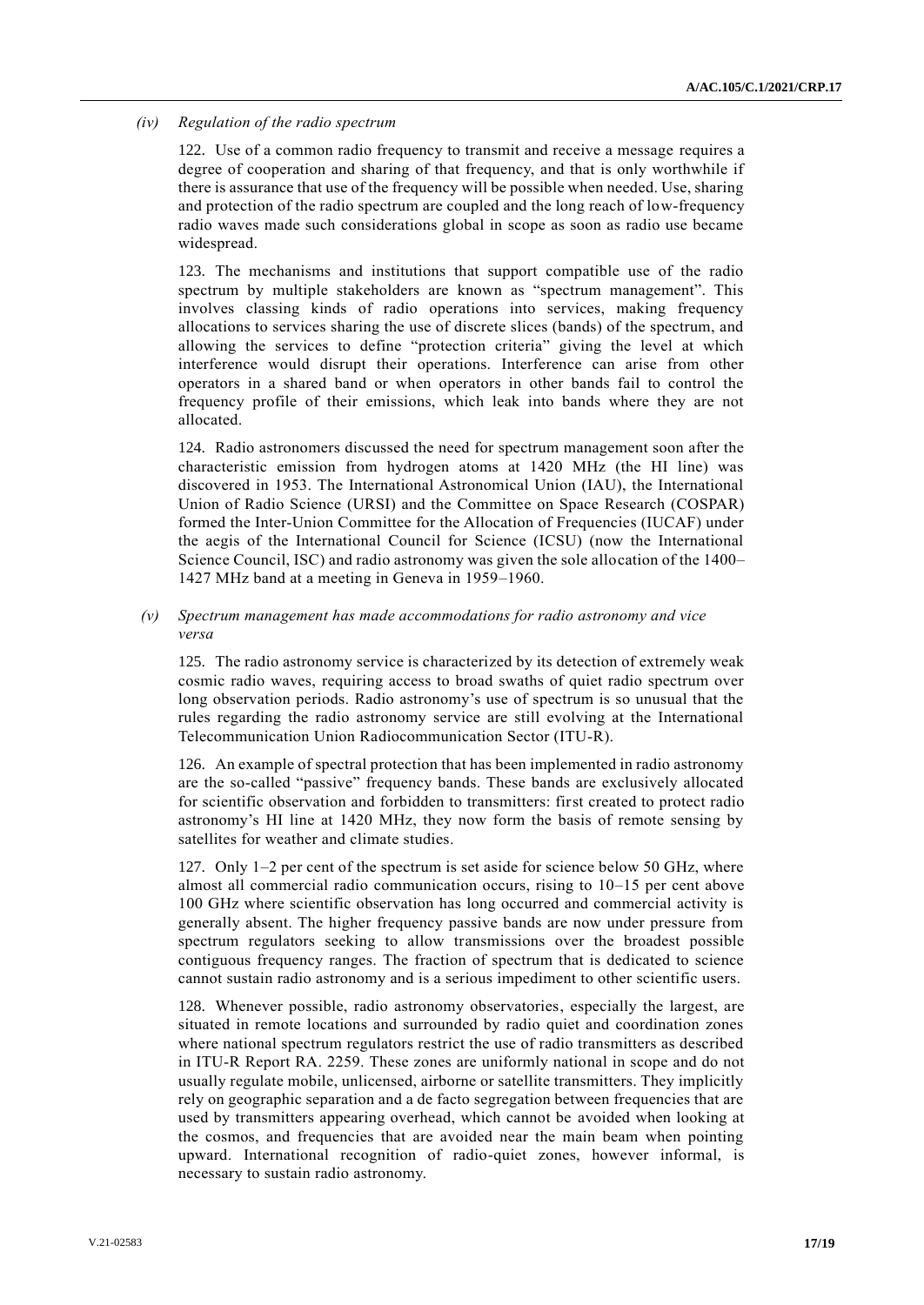#### *(vi) Risks to radio astronomy*

129. The wide variety of risks to radio astronomy operation ranges from spillover of unwanted emissions into passive bands, to airborne use of frequencies now used only on the ground, to the use of transmitters in passive bands now dedicated to passive science, to the effects of cars, planes and satellites, including burnout of the radio astronomy receiver from X-band radar satellites whose numbers are increasing from a handful to several hundred. This knowledge is essential to planning.

130. The risks from satellites stand out for many reasons. Satellites operate beyond national control and appear overhead during observing, even from within national radio-quiet zones. Radar satellites regularly illuminate radio astronomy sites at power levels sufficient to burn out a radio astronomy receiver. The number of radar and radiocommunication satellites in low-Earth orbit (LEO) is expected to grow by two to three orders of magnitude over the coming years. Therefore, the measures currently used to protect radio astronomy are ill-suited for the future.

131. Radio astronomy has a long history of interaction with radiocommunication satellites. Wilson and Penzias discovered the cosmic microwave background radiation from the Big Bang while studying the sources of noise in a Bell Labs satellite communication system. The first GPS and GLONASS global positioning satellites used unfiltered transmitters that interfered over wide portions of the radio spectrum. The continued interference in a radio astronomy band from a second generation of Iridium mobile phone satellites operating in nearby (not shared) spectrum has withstood remediation despite complaints to the highest authorities.

132. Some 5–10 per cent of the satellites in a LEO constellation are above the horizon at any one time. The Iridium constellation with 66 operational and 3–4 instantaneously visible satellites has caused the loss of a radio astronomy band since 1998. SpaceX and OneWeb are currently in the process of launching some 5300 satellites, and they and other operators have filed with spectrum regulators for permission to launch ten times as many.

133. With 5300 satellites in orbit and 300 above the horizon at any moment over the 20,626 square degrees of the visible sky, the mean angular distance between satellites will be  $(20626/300)1/2 \sim 8.3$ o and on average it will be impossible for a radio telescope to point on the sky without having a satellite within about 4o of the main beam. With 50,000 satellites in orbit, one will always be within 1.3o. This is in addition to the aggregate interference from the sidelobes of the other satellites. These satellites must be rendered invisible to radio telescopes.

#### *(vii) The Way Forward and Two Recommendations Regarding non-geostationary orbit (GSO) Satellites*

134. Section 7.5 of the Workshop Report describes some of the technological innovations that radio astronomy will implement to sustain its operations, taking advantage of modern high-speed signal processing to build systems with high dynamic range and high time resolution to resist saturation and contamination from strong transient radio communication signals. With sufficiently flexible control on both sides, it might be possible to implement some form of dynamic temporalfrequency coordination, in contrast to the current, rather static model of radio- quiet zones.

135. Nevertheless, no amount of preparation by radio astronomy will suffice to allow it to operate in the presence of many thousands or tens of thousands of satellites in LEO. The narrow scope of protection from spectrum management cannot be relied upon for two reasons: the small amount of scientific spectrum that receives protection, and the poor historical record of the national and international spectrum management regime in remediating problems of satellite interference to radio astronomy.

136. Two recommendations have been formulated for steps necessary to allow continued radio astronomy observations, measures that are practicable and not so onerous to satellite operators that their ordinary operations would be disrupted. They